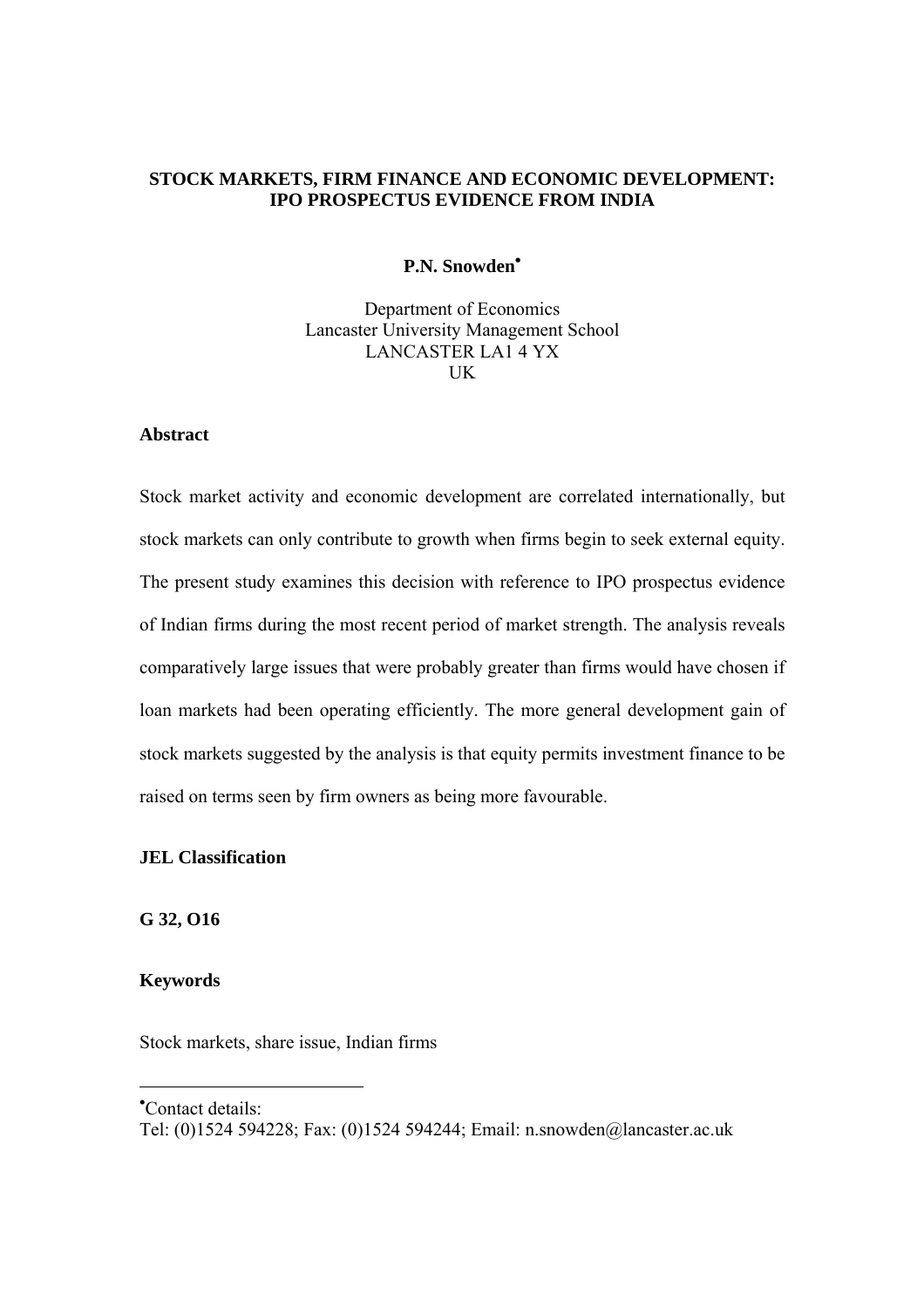#### **STOCK MARKETS, FIRM FINANCE AND ECONOMIC DEVELOPMENT: IPO PROSPECTUS EVIDENCE FROM INDIA**

#### I. INTRODUCTION

The direction of influence involved in the observed international correlation between indices of stock market activity and per capita incomes was the subject of a number of research studies during the 1990s (Levine and Zervos, 1996, 1998 and Demirgüç-Kunt and Levine, 1996). Arguments that stock markets might contribute to economic growth were based on the view that their emergence could address financial market imperfections, and improve thereby the allocation of investment funds. This emphasis on inefficiencies arising in the absence of equity markets contrasts somewhat uneasily, however, with a substantial theoretical literature that had earlier identified drawbacks to external equity funding when such markets were already established. An influential strand of the traditional corporate finance literature focused on the dilution cost implied for firm owners in a public issue of shares, and concluded that firms would exhibit a 'pecking order' preference for debt over equity issue (Myers and Majluf, 1984, Myers, 1984).

To overcome the bias against external equity when loans are on offer, and to help find a role for equity finance in development, the attractiveness of debt must be thought at some stage to decline. One traditional consideration, the financial losses associated with potential bankruptcy, has been invoked in formal analyses that have attempted recently to justify the emergence of mixed funding choices (Bolton and Freixas, 2000, Bose, 2005). Applied to developing economies, an increased willingness to cede some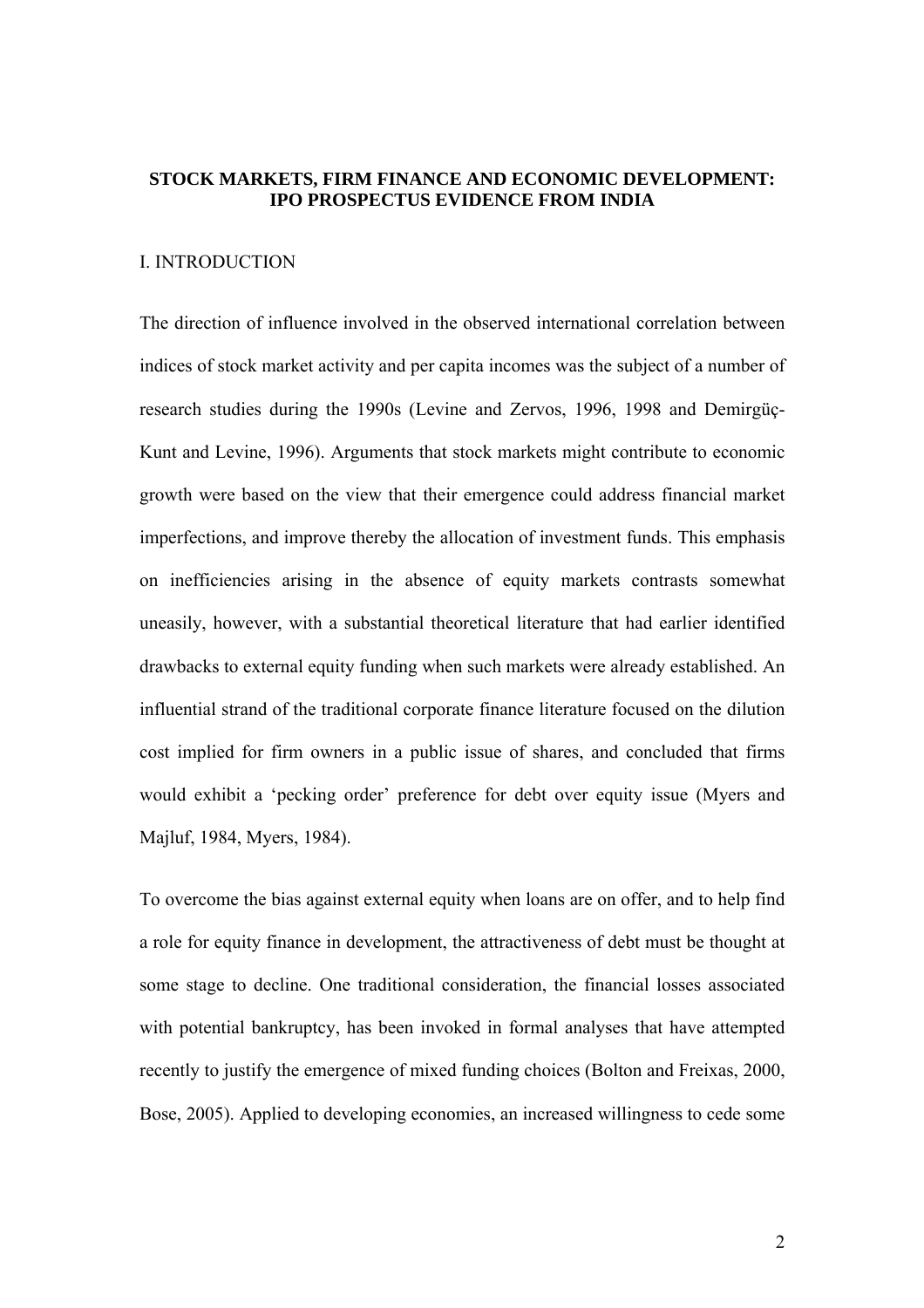ownership in order to safeguard a growing (managerial) income stream might be especially applicable to the closely controlled firms that predominate in these circumstances (La Porta *et.al.* 1998, 1999 and Claessens *et.al.* 2000). Market imperfection considerations would add that the absence of a liquid equity market prevents owners who wish to sell some of their holdings (for risk diversification reasons) from doing so (Pagano, 1993). The owner may therefore feel obliged to diversify by broadening the range of (real) activities undertaken and, as it is unlikely that the firm would be able to manage all of these equally well, a less efficient allocation of investment funds than would be possible with a functioning stock market might be expected (Demirgüç-Kunt and Maksimovic, 1995, p. 6).

The bias against outside equity finance in the traditional literature may also be tempered when market imperfections prevent certain projects from being financed by loans. Moral hazard-related arguments suggest that the managerial incentive effects of very high gearing may make lenders unwilling to finance a firm on any reasonable terms. In this case, firms would not be able to obtain the funds necessary for expansion and overall development may again be impeded (*ibid.* p. 7). While a number of other channels for stock markets to influence development have been proposed, a final consideration for present purposes arises when a well-functioning market permits a country to attract international portfolio investment. By offering further diversification for the 'world portfolio' held by international investors, the cost of equity finance to local firms can be reduced, helping to encourage investment in more productive, if risky, projects (Obstfeld, 1994).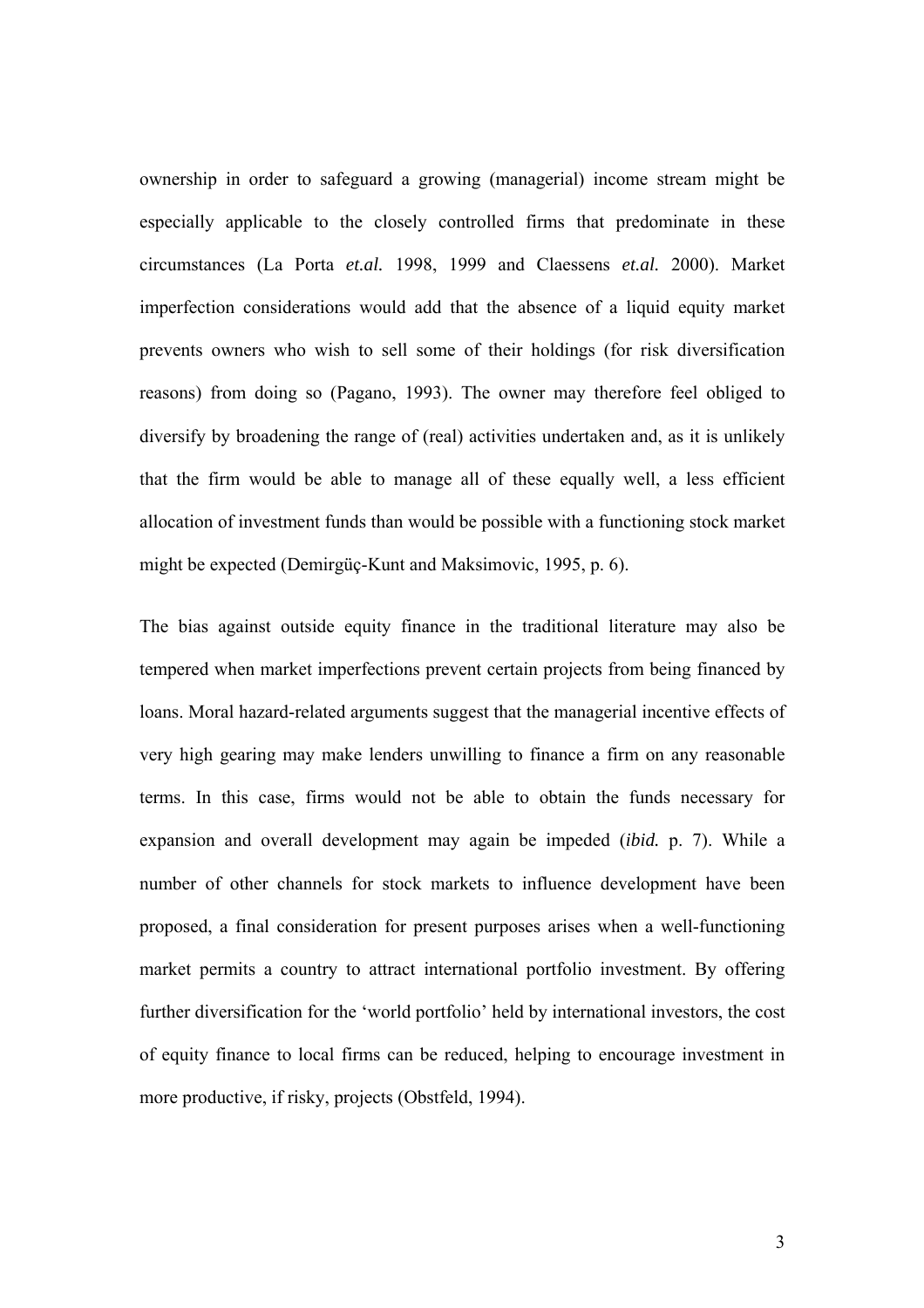The relevance of this last observation to the present study may be clarified by reference to its context. Indian equity markets have a degree of significance in relation to their local economy that is unique at the stage of development the country has reached. One estimate suggests that equity issues (initial and seasoned) raised in total the equivalent of 20 per cent of domestic saving in 1994-5 (Shah, 1995). Moreover, stimulated by at least eight episodes involving fraudulent share issues and market manipulation between 1992 and 2001, extensive institutional reforms, including the introduction of electronic trading, were to produce a market environment approaching in sophistication that observed in developed economies (Shah and Thomas, 2002). Possibly responding to these developments, a marked increase in the foreign interest in Indian shares has helped to stimulate rapid growth in valuations. Market capitalisation grew to 77 per cent of GDP by 2005, with foreign investors estimated to hold about ten per cent of GDP in the form of equity assets, and to account for around one third of market turnover (Purfield, 2007, p. 5).

Even in favourable international conditions, the proposed developmental benefits of stock markets can only be realised if firms are induced to seek outside equity funding. The present study therefore attempts to clarify the motives involved by examining IPO prospectus evidence for firms that made this decision in the context of India's most recent period of market advance. The first section below explains the data sources and their timing in relation to overall share price behaviour, highlighting a degree of reliance on new equity by these firms that is somewhat surprising in view of the 'pecking order' conclusions of the earlier literature. To aid the later interpretation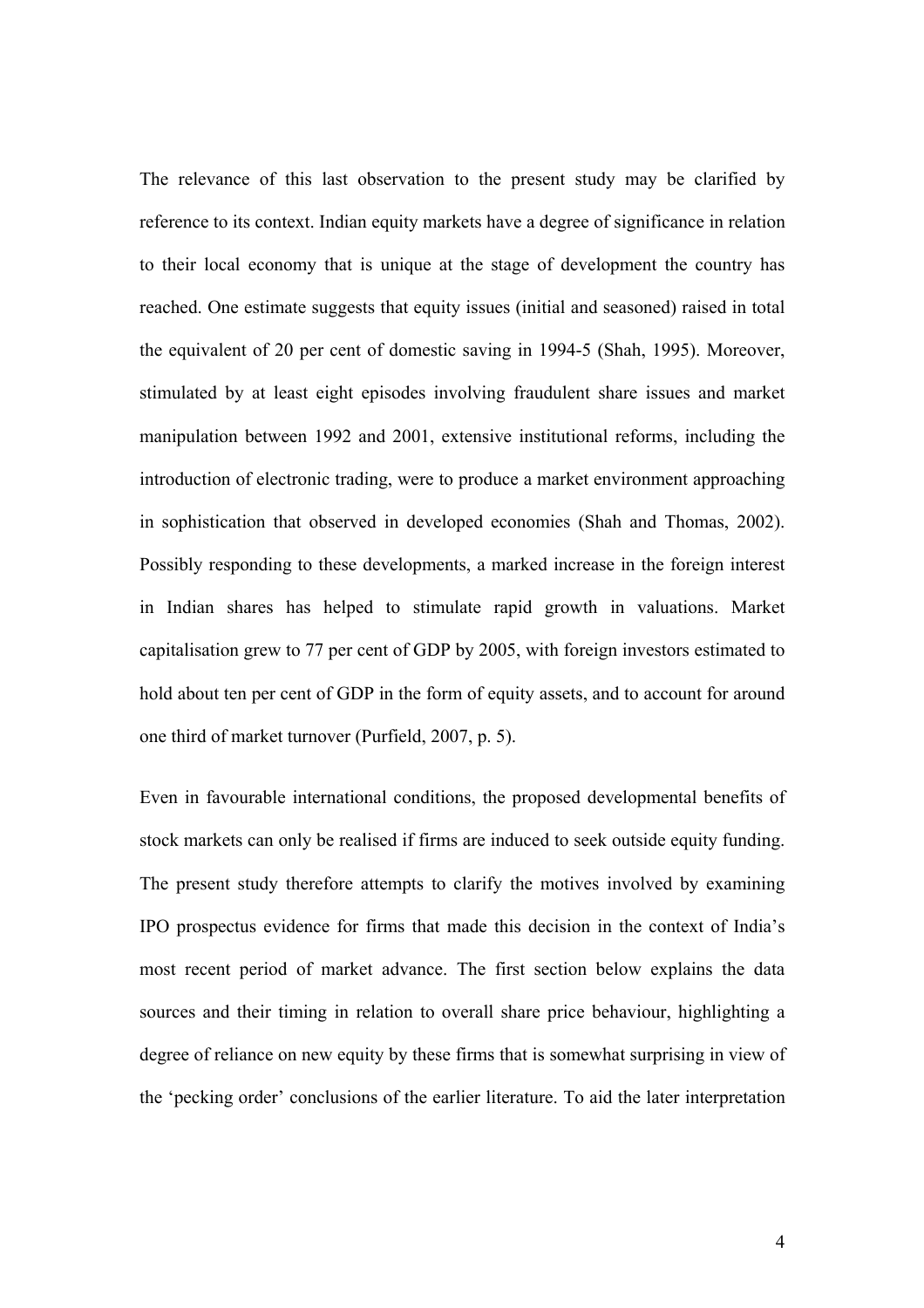of this finding, the theoretical conditions most favourable to a 'reverse pecking order' are reviewed in the second section, and their implications for the chosen balance of funding are investigated by means of simple simulation. Evidence from the sample is then presented and discussed against this background in the third section. The extent to which the findings may contribute to an understanding of the developmental role of stock markets will be assessed in conclusion.

#### II. FIXED PRICE IPO DATA FROM THE BOMBAY STOCK EXCHANGE

The initial decision of closely controlled firms to issue equity to outside investors is examined here through the use of prospectus data for a group of Indian IPOs that took place between mid-2004 and 2007. Having reached a peak in 1999 market capitalisation tended to weaken until mid-2003, when the current recovery began (Bhattacharya and Patel, 2003). The strong subsequent market upswing depicted in Chart 1 provides the context for the initial public offers studied here:

### CHART 1 (SENSEX)

The 48 firms in the study comprise almost the whole population of *fixed-price* initial offers listed on the Bombay Stock Exchange (BSE) web site as having taken place since mid-2004. Exceptions from the coverage are banks and one firm with no prior trading history. While the coverage of fixed price offers (as of mid-September 2007) is otherwise complete it is clear that this issue method, in common with international trends, is in substantial relative decline. Over the same time period the number of 'book building' IPOs listed on the BSE site was roughly 200, reflecting a growing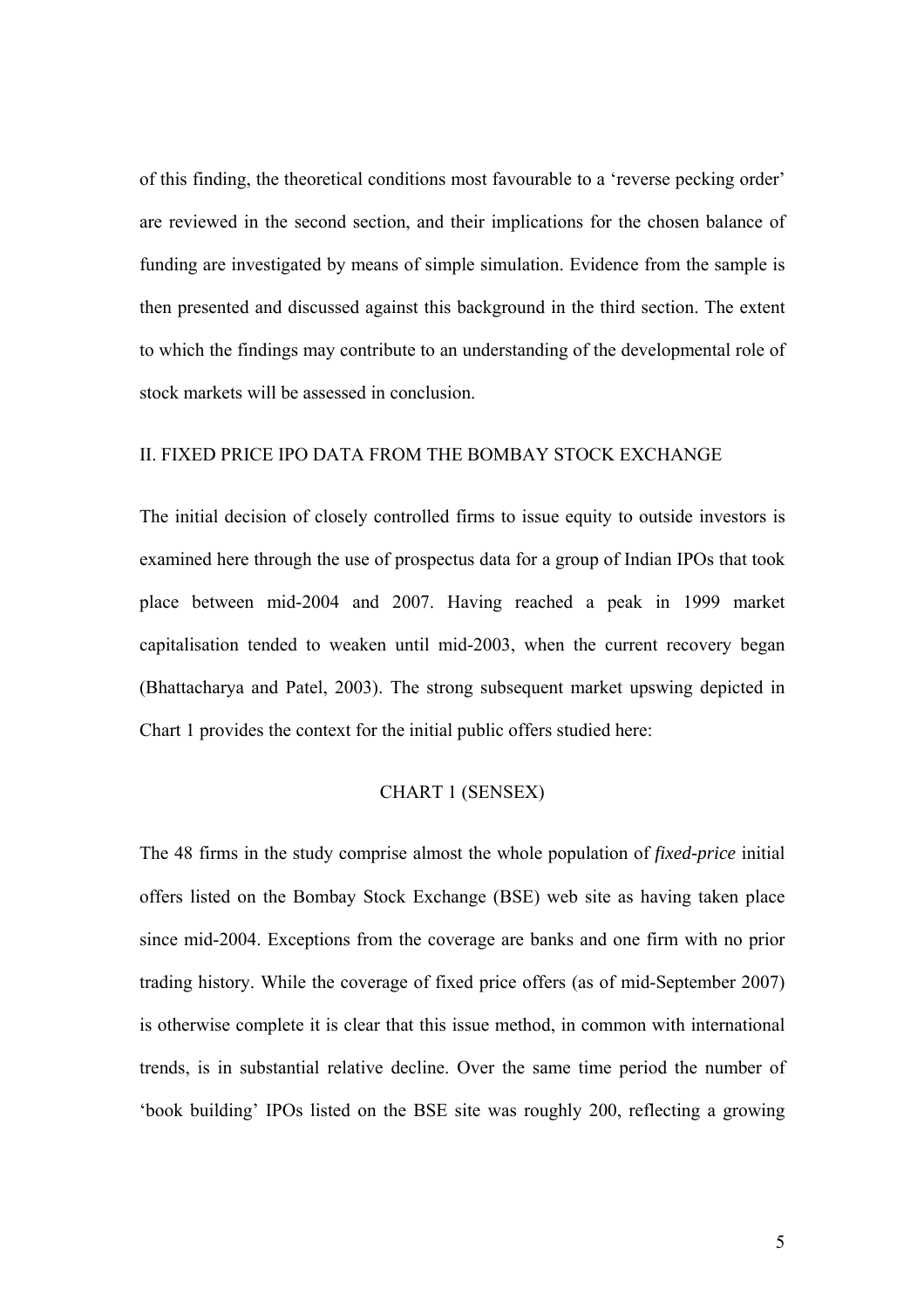preference for the pre-sale 'price discovery' afforded by the newer procedure. The restriction here to the fixed price issues was dictated by the provision of links from the BSE site to the company prospectuses that were not available with the book building listing (two further firms had to be excluded from the study because the link was not operative).

Although this selection could have introduced bias, the chosen firms cover a range of sectors that is as varied as that represented by the book building cases. Appendix Table A1 includes an indication of the activities involved together with summary information on shareholding patterns and firm size. Nearly all of the firms had accumulated a number of years of operation before the IPO date, with the figures suggesting that the typical firm was making its initial public offer 12 (median) years after its first incorporation. Just prior to the issue a very high concentration of shareholdings in the hands of the 'promoter group' is evident, as is the dilution implied by the forthcoming issue (the median promoter group holding was due to fall from 91 per cent to 52 per cent). The equivalent promoter share in all private and public limited companies in the manufacturing sector was 48 per cent in 2002 (Topalova, 2004).

The promoter group, typically headed by the individual(s) directly in charge of the firms' operations, also included an extensive listing of family members and relatives together with other persons and enterprises. Less frequently, institutional stakes were included in the promoter group, but in only one case was a sale of shares by a member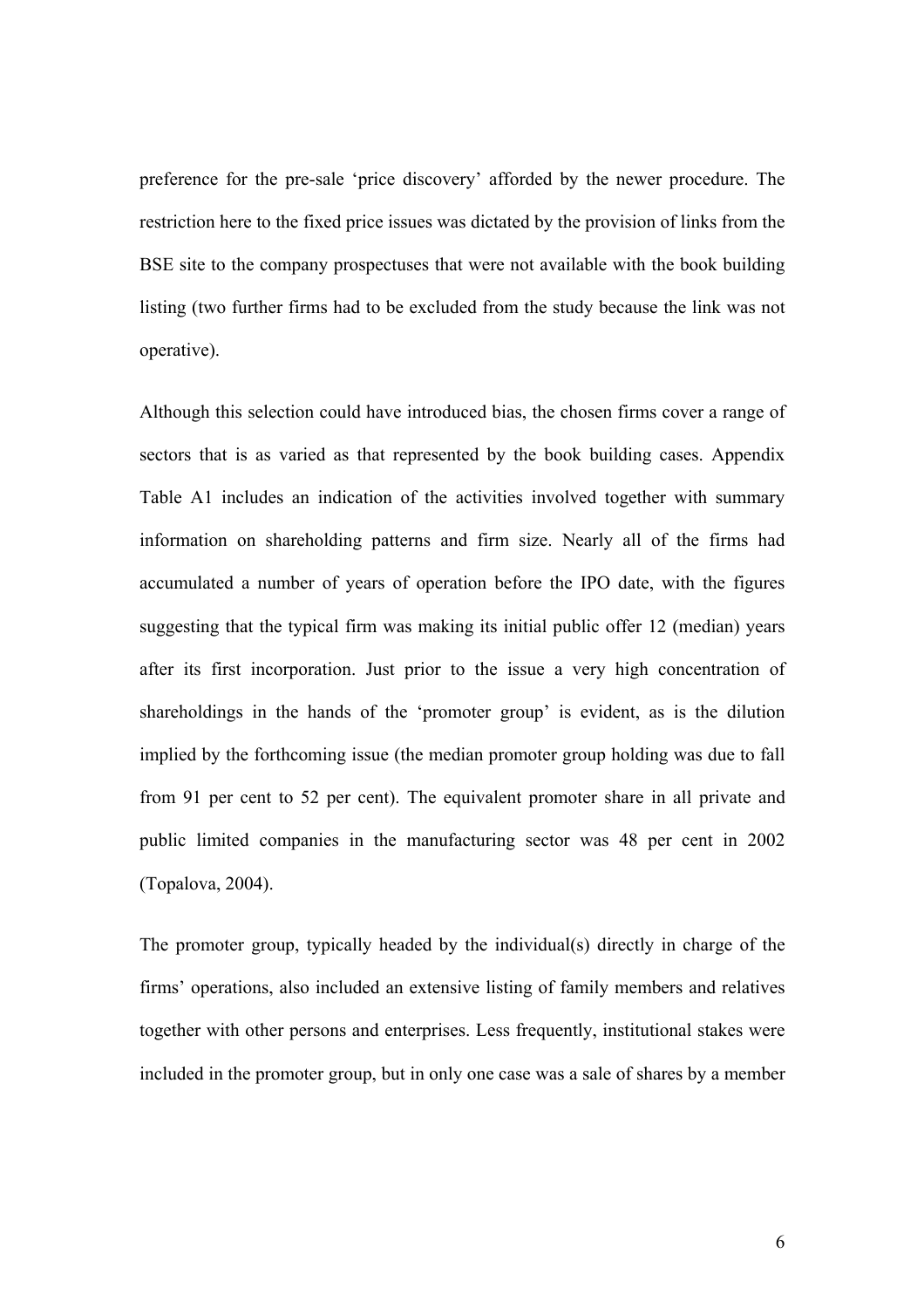of the group to be included in the initial offer<sup>1</sup>[.](#page-6-0) While members were not intending to sell shares at the time of the IPO, it was only in a minority of cases that they were planning to participate in the new issue.

Perhaps the most striking features of the summary table are captured by two ratios indicating the comparative importance of the issues to the firms and their owners. The median value of the equity finance share in the total of new funds to be raised was 82 per cent (14 firms were relying entirely on equity issue proceeds). In addition to the heavy reliance on equity, the funds raised ('project cost') were typically high in relation to the existing capital employed (net worth plus secured and unsecured debt). The median value for this ratio (107 per cent) implies that the projects typically exceeded in value the firms' prior (book) net worth – sometimes by a considerable margin.

The term 'project cost', referred to above to identify the total finance being raised by the firm at the time of the issue, reflects the fact that in almost all cases the IPO was linked directly in the prospectus information to a major intended project for the firm. The relatively detailed estimates provided for these developments were typically dominated by fixed capital and closely associated expenditures, although some subsidiary elements of interest will be noted later in relation to firm borrowing. While clearly important in relation to the firms' initial capital, it is also noteworthy that the expenditures were typically quite substantial in absolute terms. Using an exchange rate (2005) of 45 Rupees/\$US, the median expenditure amounted to approximately

 $\overline{a}$ 

<span id="page-6-0"></span><sup>&</sup>lt;sup>1</sup> The exception involved the sale of a stake held by a venture capital company.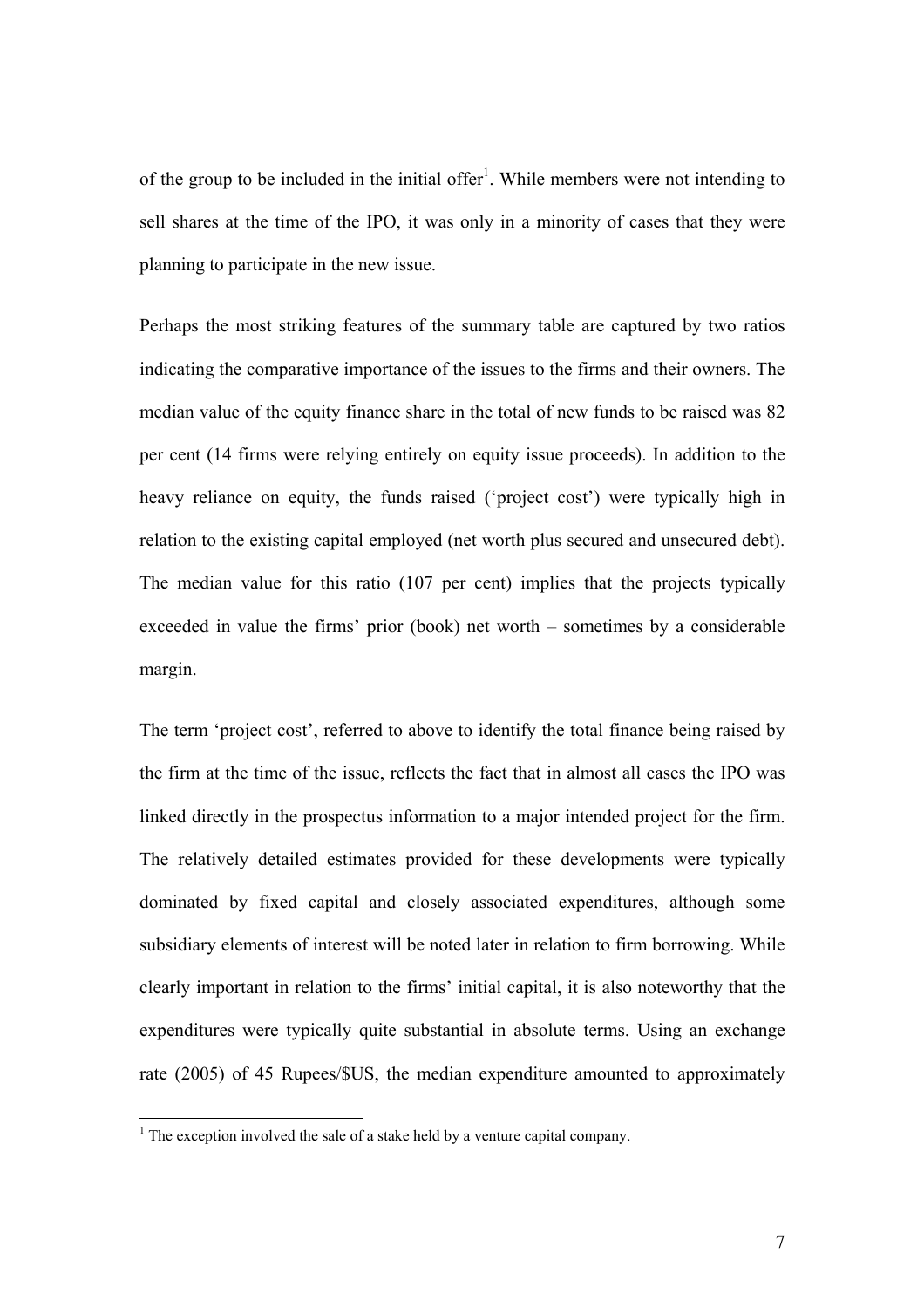\$7.8 million. Whereas a quarter of the firms were raising up to \$4 million (Q1), another quarter required up to \$12 million (Q3). The following section therefore analyses the IPO decision of an owner-manager (with a given initial equity stake) seeking to undertake a discrete investment project.

#### III. A DIFFERENCE OF OPINION AND THE IPO DECISION

The academic literature has identified four broad reasons for a firm to engage in an IPO: to minimise the cost of external funds, to permit founders to liquidate their holdings, to create share 'currency' to facilitate future takeovers (either of other firms or to attract offers for the firm itself), and to make strategic gains - for example, to raise a firm's public profile (Brau and Fawcett, 2006, p. 406). Of these, the first two are relevant to the present study, and the suggestion that firms seek to reduce their costs of finance through IPOs requires clarification in this context. If a costminimising debt-equity ratio could be identified, a firm would issue equity when it would otherwise become excessively geared by this criterion. The traditional literature proposed, for instance, that the ideal position would balance the tax deductibility advantage of additional debt against the marginal rise in the (probabilistic) costs of bankruptcy that the extra borrowing would entail. In the case of the IPOs under examination, the importance of this argument must be queried.

While the firms were raising substantial additional equity funds, it is not clear in general that their initial gearing was uncomfortably high. Using the balance sheetderived ratio of secured plus unsecured debt divided by net worth, averaged for each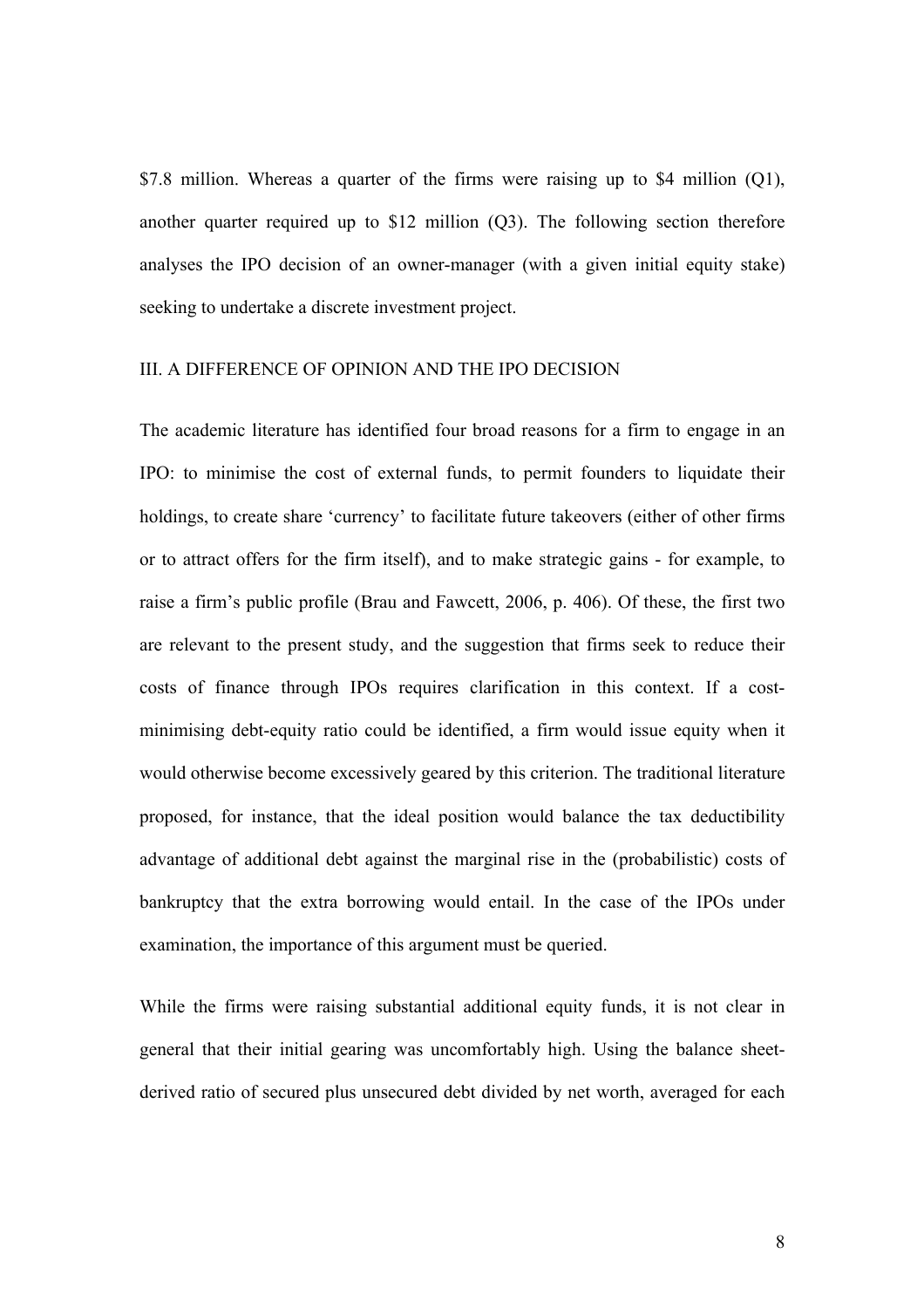firm over the two years prior to the issue, median outstanding loans represented approximately 91 per cent of (book) net worth (or 48 per cent of net assets). The approximately equivalent average figure for the corporate sector as a whole in 2002 was 127 per cent (Topalova, *op.cit.,* Table p. 31). Again, taking the two-year average value for each firm prior to the issue, median income-gearing across the firms was a little over one fifth (the ratio of interest and finance charges to profit ( $EBITDA<sup>2</sup>$ )). Referring to its inverse, implying an interest coverage ratio of between four and five, comparison with a corporate average of two for 1998 (albeit when interest rates were higher) does not suggest debt burdens for the IPO firms that exceeded international norms (*ibid.*).

With this tentative evidence that bankruptcy risk was not a crucial determinant of the IPO decisions under review, a perspective is required that can accommodate a decision to rely on equity issue in the absence of this threat. Partly prompted by a small number of firms in the sample that were intending to use some of the IPO proceeds to repay "expensive" term loans, the approach adopted allows firms to differ from the market in their assessment of financial prospects.

Evidence that the market's evaluations may not always accord with those of the owner (or with the most likely outcomes) arises in the literature on IPOs in developed economies. Attention there is drawn to the sometimes substantial initial under-pricing of the shares in the sense that their price at the end of the first day of trading is often considerably higher than the price at which they were floated some hours earlier.

<span id="page-8-0"></span> 2 Earnings before interest, tax, depreciation and amortisation.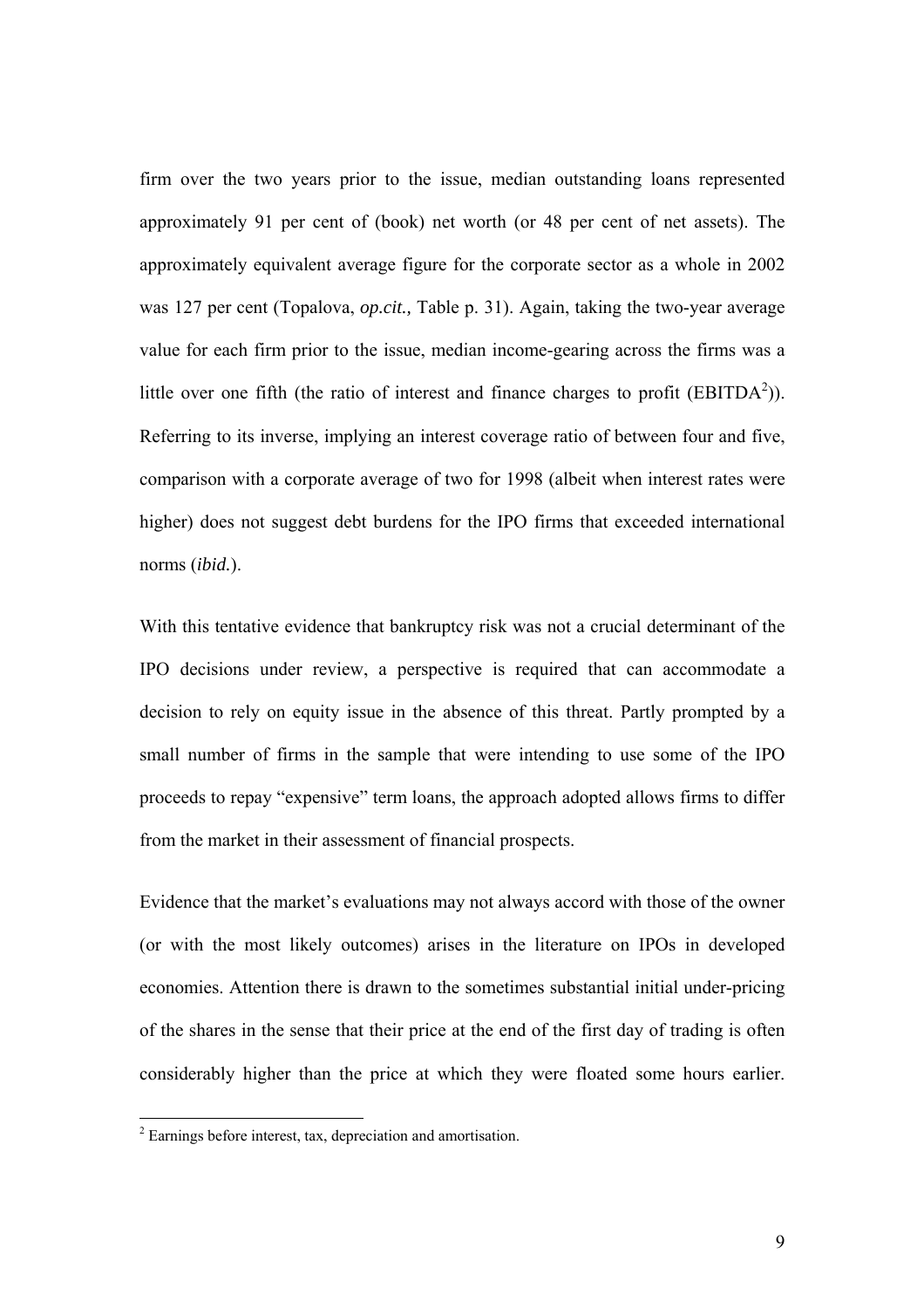India's IPO experience has been shown to be broadly consistent with this 'money left on the table' conclusion of international studies (for example, Ghosh, 2005). Although IPO under-pricing is well-established empirically, theoretical arguments relating to its causes are less settled. One detailed review of the relevant literature, while concluding that agency conflicts are likely to be a more important source of under-pricing than has been thought so far, argues that 'behavioural' (herd-type) explanations may also need to be invoked (Ritter and Welch, 2002).<sup>3</sup>

The suggestion that departures from fully efficient market expectations formation might be common in the IPO context raises the further possibility that these expectations may also not be formed on the basis of the same information. Perhaps the most common (rational) explanation for IPO under-pricing has emphasised the necessary asymmetry of information that is likely to exist between the comparatively informed issuer (the owner-manager) and the share-buying public. The supposed information advantage of the owner (as insider) over outside investors in the more general corporate finance literature has normally been thought to involve the expected (mean) return on the project to be financed. Insiders anticipating lower returns would be more likely to issue equity, thereby leading to a tendency for (all) new share issues to be discounted by the market. This argument suggested strongly that information asymmetries would lead firms to rely on debt, rather than equity, finance.

 $\overline{a}$ 

<sup>&</sup>lt;sup>3</sup> An agency-type problem may be illustrated by the decision of an investment bank to under-price the issue because its fee is not closely linked to the amount of funds raised for the firm. The agent's (bank's) main concern may simply be to ensure take-up of the issue. A low initial price (with almost certain immediate gains for initial investors) may also reduce the probability of litigation costs that could otherwise arise if investors are disappointed on following the bank's purchase advice.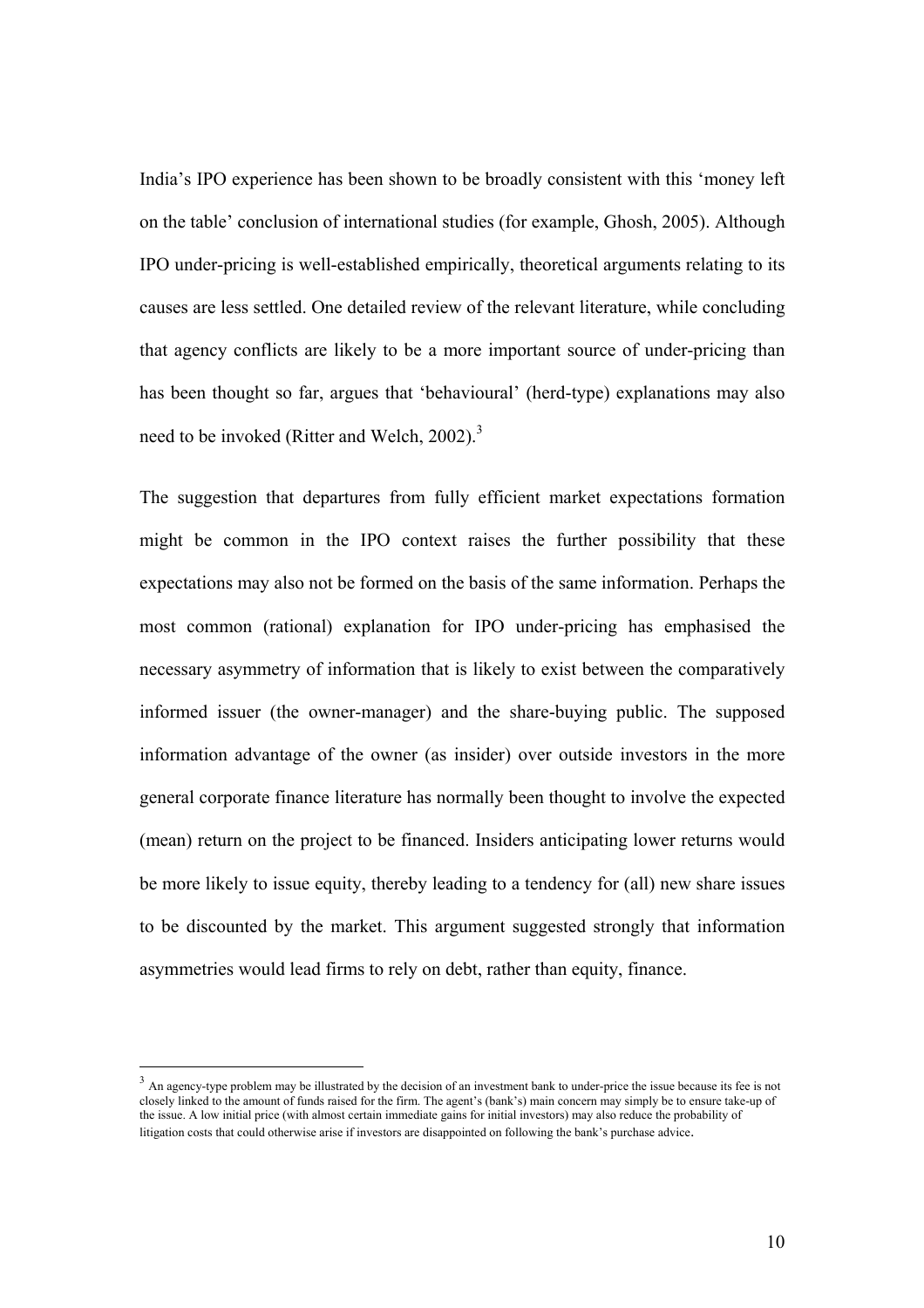The possibility that different information in relation to the expected variance (risk) of return could instead motivate reliance on equity issue was recognised initially by Myers and Majluff, but was thought less likely than divergent return expectations to be of empirical importance (*op. cit.* p. 209). Nevertheless, a context in which previously unquoted firms are seeking to finance relatively large projects provides grounds for questioning this conclusion. While entrepreneurs are widely characterised as being psychologically inclined to relative (over-) confidence in their plans, a Bayesian interpretation would be that their privileged possession of recent information favourable to the project is what causes them, rather than someone else, to undertake it (see for instance, Busenitz and Barney, 1997, and de Meza and Southey, 1996, regarding psychological characteristics). In the process of evaluating a project that is ultimately taken up, the arrival of new information presumably has the effect of increasing the owner's relative confidence in a good outcome. At the time the decision is taken, therefore, this argument suggests that the owner's probability distribution would be characterised by a greater degree of certainty (lower expected variance) and/or a higher expected (mean) return than that of the investing public in general.

This configuration of viewpoints is theoretically the most favourable to equity issue, and it is shown in an appendix that greater confidence on the part of the owner, in the sense of lower expected variance, could be sufficient alone to generate an optimal debt-equity issue choice. The underlying reasoning may be clarified with reference to Figure 1 where, to reflect the argument above, the entrepreneur's distribution of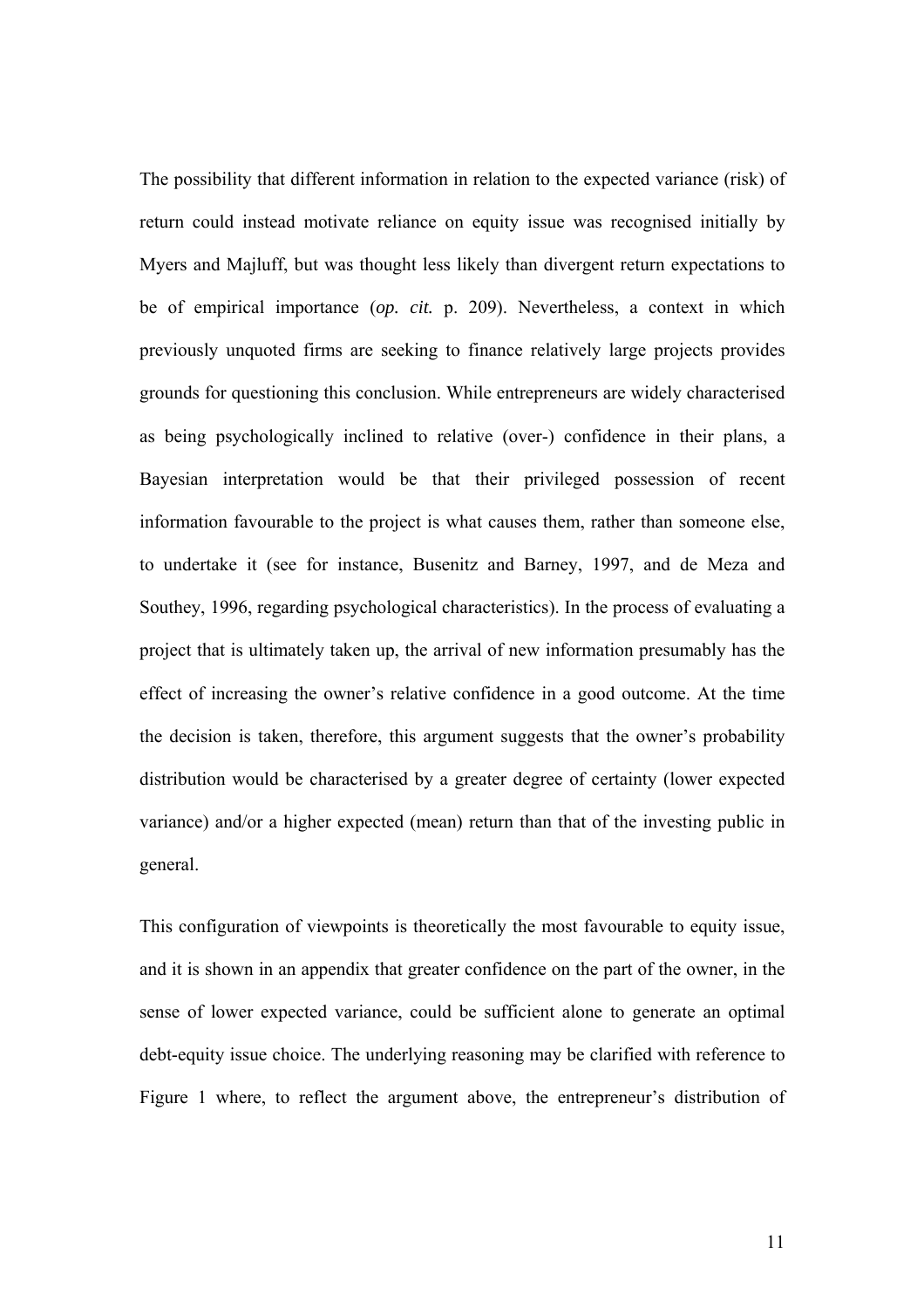expected returns (dashed) reflects both greater confidence and a somewhat higher mean than that for the market as a whole. The optimum described in the appendix is identified by a level of borrowing (of future repayment value *L* ) that will remain after the equity issue  $(L$  is measured from the left extremity to the vertical line). In the configuration chosen, whereas the entrepreneur clearly disagrees with the market's overall project valuation, this does not preclude approximate agreement over the worth of the total *equity* claim (all possibilities to the right of the line *L* ). Although the market has a lower expected *mean* return, its evaluation of the equity is boosted by the attraction (asymmetric, in view of *L* ) of the upper tail of the assumed distribution.

#### FIGURE 1

While the owner may agree to this extent with the market's valuation, the parallel implication from the same viewpoint is that the market over-discounts the debt claim. Its cumulative probability of full or partial default (the area to the left of *L* under the market distribution) exceeds that under the owner's curve. Equivalently, the owner believes it more likely the firm will prove to be solvent, and therefore to have to repay its loan in full, than the market currently believes. Under the conditions assumed in the appendix, and again in the owner's view, this implies that the interest rate charged would be thought unattractive. The motive for issuing outside equity is therefore to reduce reliance on "expensive" debt and, as the appendix shows, the greater the disparity in solvency probabilities, the greater the incentive to do so.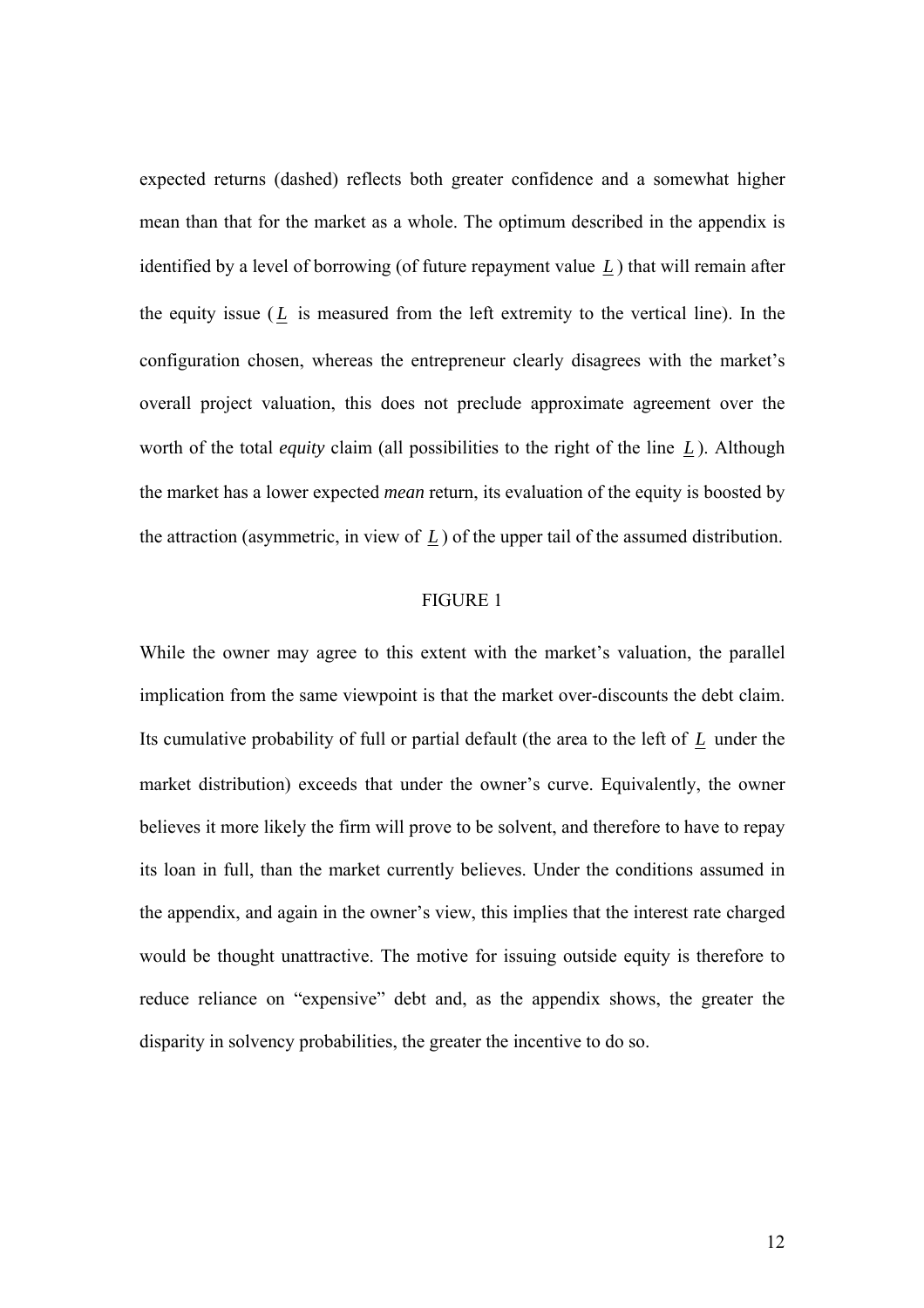To assist interpretation of the sample evidence, the implications of the analysis for the chosen combination of debt and equity finance should be considered. The simple formal optimum condition describing the position of  $L$  in Figure 1, ((A2) in the appendix) is derived under the assumption that markets operate efficiently, and is repeated for reference below:

$$
\frac{E(V_T)}{M}_{(MAX)} = -\frac{dL}{dS} \int_{L}^{\infty} f(G) dG \qquad (1)
$$

The term on the left is the *owner's* expected return *per share* of the enterprise at a future time T, and is the objective maximised at the optimum. The derivative term on the right is the marginal effect of a share issue on the (contractual) repayment value of the debt at T, assuming that it is used to finance a reduction in immediate borrowing.

Defined as  $\frac{dL}{dE} = \frac{d(e^{iT}L)}{dE} < 0$ *dS*  $d(e^{iT}L$ *dS*  $\frac{dL}{dt} = \frac{d(e^{iT}L)}{dt} < 0$ , it provides a source of anticipated 'saving' to be compared with the associated 'dilution' cost of the share issue (implied on the left of the equation). Although the value of this gain will be determined by the market, it must be adjusted by the probability from the owner's perspective that the firm will be solvent (and thus need to repay the debt) at T. This is achieved by multiplying the contractual debt reduction by the final integral term in (1), which defines this probability.

The essential point from the definition of the derivative on the right of the equation is that the owner would be expected to choose a combination of equity and *risk-bearing* debt finance. If, by contrast, the debt was sufficiently risk-free to be reflected as such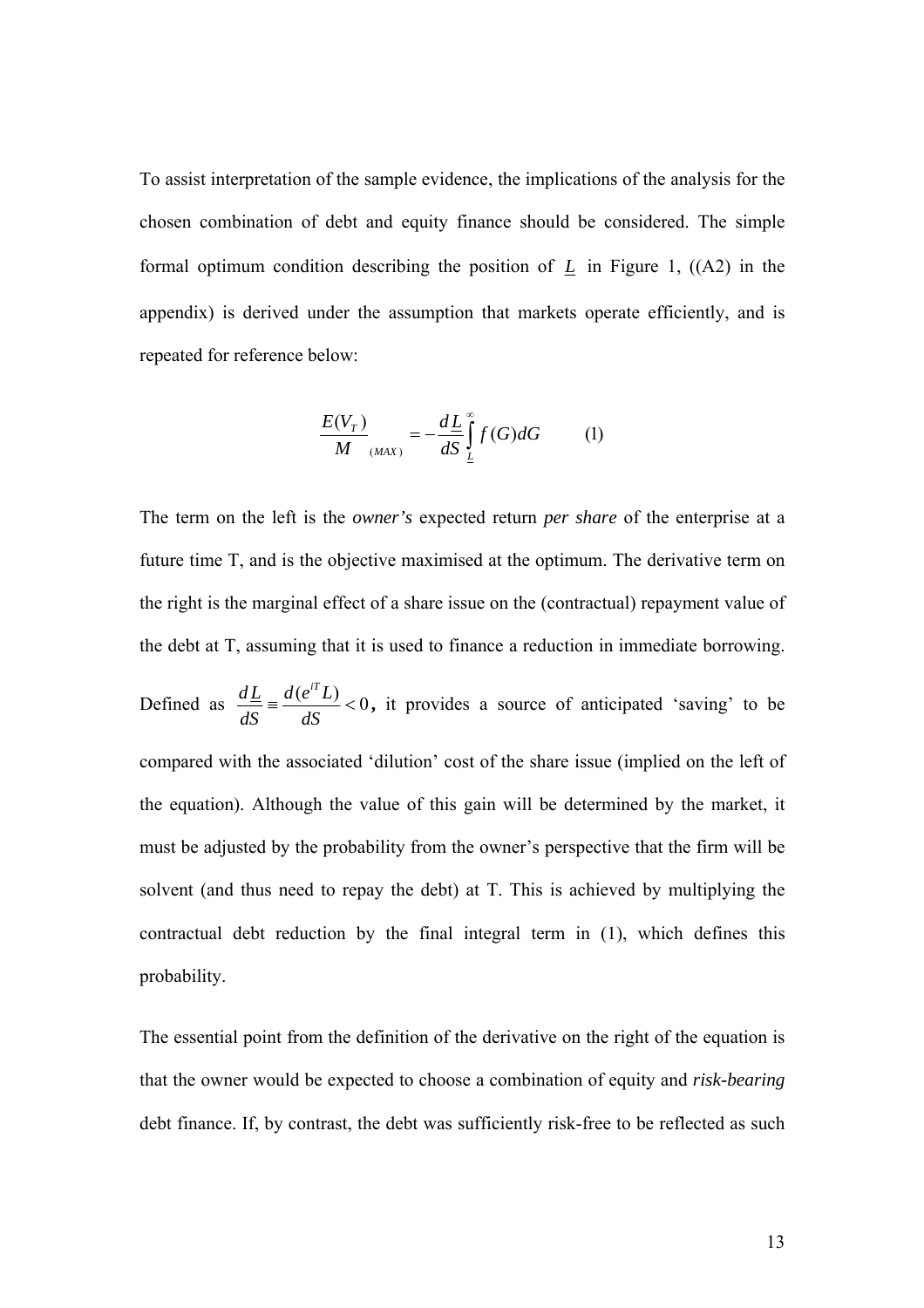in the market interest rate  $(i = r$ , the risk free rate), the improbable implication of the analysis is that the owner would be expecting an equity return at the chosen optimum

of (less than) the risk-free rate (see (1) above - at this stage  $\frac{dE}{dE} = \frac{d(e^i E)}{dE} = -e^{i\tau}$ *dS*  $d(e^{iT}L$ *dS*  $\frac{dL}{dE} \equiv \frac{d(e^{iT}L)}{dE} = -e^{rT}$ .

The relevance of this observation is that minimum chosen values for gearing are implied, and these can be estimated through simulations using the Black-Scholes equation.

While the procedure involved in the simulations is described in the footnotes to Table 1, it is apparent that the project with a standard deviation (of terminal value) of 20 per cent generates an approximately risk-free return on debt when gearing (measured as the current *market price* of debt divided by the *market price* of shares) is approximately 1.85. When risk increases (a standard deviation of 40 per cent) the debt becomes essentially risk free when gearing is about 80 per cent on the same measure  $(0.76)^4$ . The values chosen by an unconstrained owner would, according to the analysis, be expected to be higher than these magnitudes.

### TABLE 1

For comparison with the median value of 91 per cent for the IPO firms noted earlier, it should be recalled that this was measured in terms of *book values*. As it would normally be expected that the book (contractual) value of debt would exceed the market (default probability-adjusted) value, and/or that the market value of (all) the

 $\overline{a}$ 

<span id="page-13-0"></span><sup>&</sup>lt;sup>4</sup> A similar conclusion to this last result arises if the annual standard deviation is assumed to be 0.2, but the project 'pays off' at the end of five years.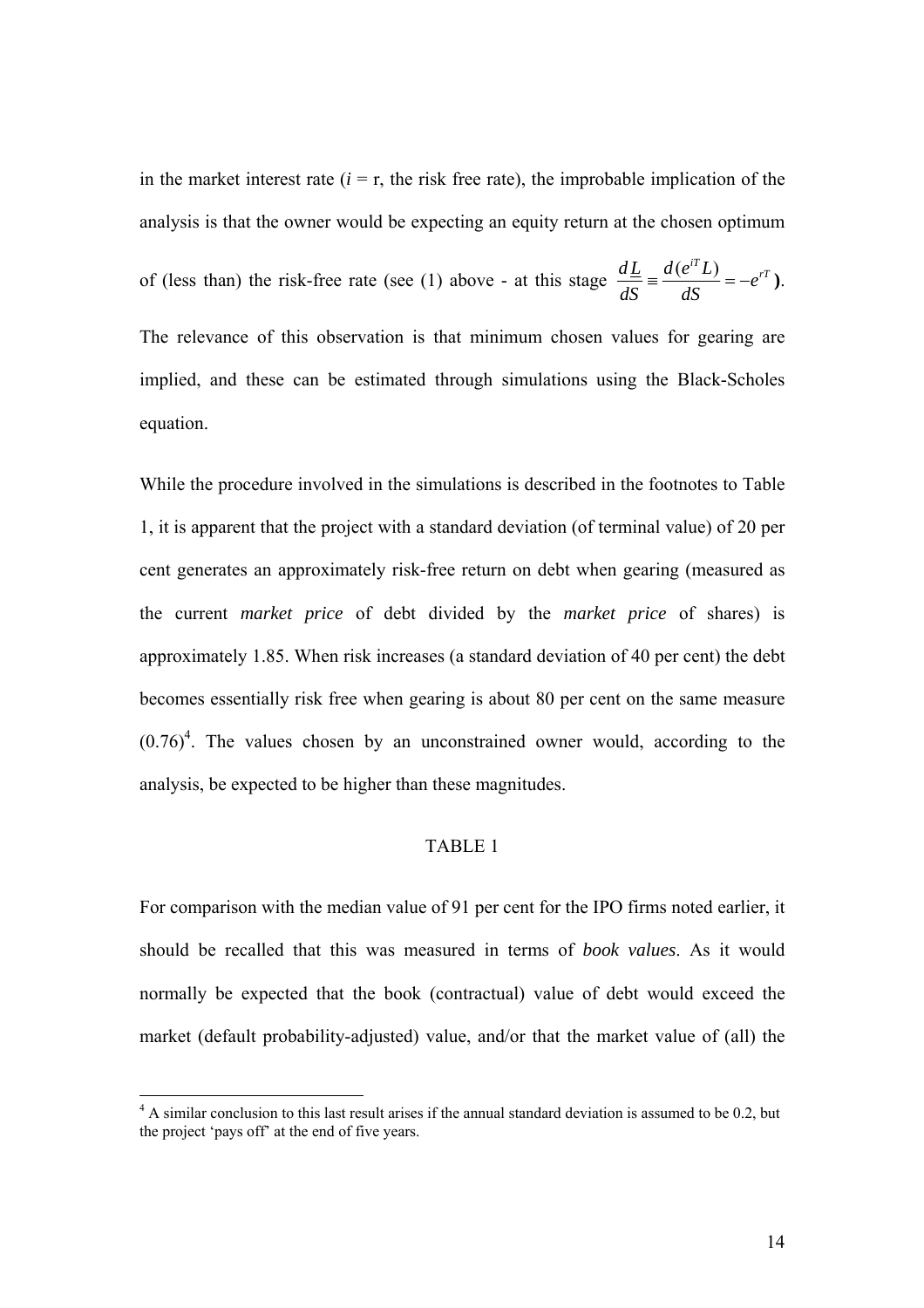equity would be higher than the historic (book) net worth, book gearing would be higher than the ratio derived from market values. While the simulations are clearly sensitive to the degree of risk assumed, the key implication arising from them is that an optimal equity issue decision would normally involve appreciable sums of riskbearing debt as well. This conclusion may be underlined by recalling that the most favourable set of theoretical circumstances for the use of equity were assumed in deriving it. No allowance has been made, for instance, for the negative market reaction to share issue typically assumed in the literature. Whereas the IPO context may justify this neglect because of the re-assurance supplied to the market by the substantial continuing ownership stake, the bias of any remaining effect would favour higher gearing than implied by the above argument (Leland and Pyle, 1977).

The crude 'derivative' term reported in the final column of Table1 is intended to cast light on the determinants of the value of the equivalent term in equation (1). Its value is always larger for the riskier project, confirming the greater benefit of equity issue for owners when, other things equal, the market perceives a relatively high variance of returns. Alternatively, a relatively confident owner will attach a high probability to ultimate solvency, and to the likelihood that the debt will have to be repaid. The elevated *contractual* interest rates shown for the debt of the riskier project would appear unattractive from this perspective, even if they only represent fair compensation for insolvency risk to the market.

The overall conclusion of the analysis would therefore be that the high equity fraction observed in the financing of Indian IPO firms reflected the apparent unattractiveness

15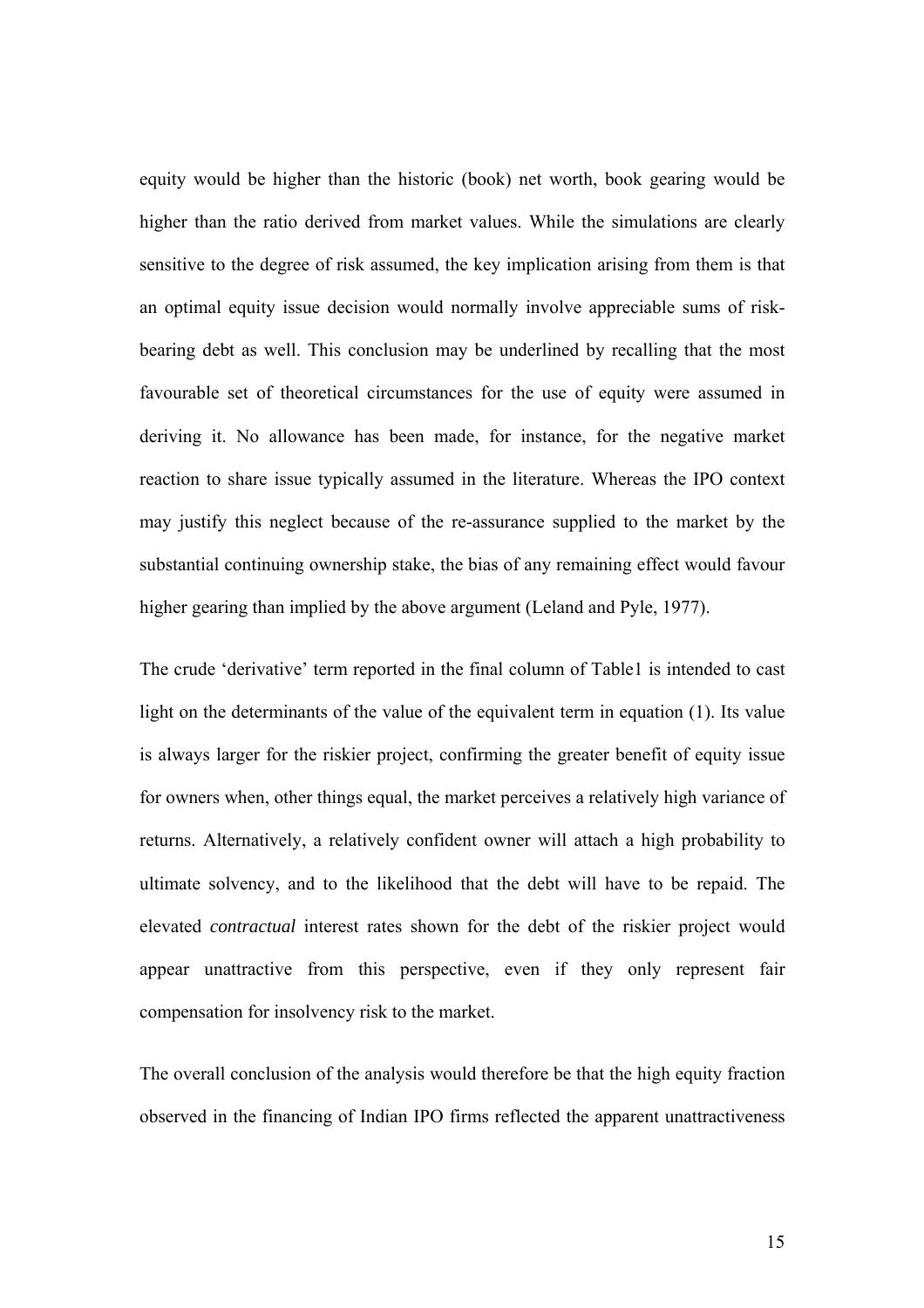of borrowing terms to firm owners, despite comparatively modest initial gearing. This is the perspective investigated empirically below.

### IV. RECENT INDIAN IPOS: FINANCIAL AND OTHER MOTIVES

When the owner is in a position to choose funding methods freely, the analysis has emphasised that equity issue *complements* borrowing in the particular sense that it reduces the risk-bearing interest rate charged. Sample firms with comparatively high initial gearing and perceived market risk may be expected to be particularly responsive to this incentive. Before considering the empirical evidence relevant to this interpretation, two alternative hypotheses that might explain the observed heavy reliance on equity issue should also be acknowledged. Rather than being free to choose between equity and debt, the dominance of the former in practice could simply reflect a lack of loan availability to firms in the Indian case. The second explanation, deriving from the international IPO literature, is simpler still – opportunism on the part of owners.

Setting aside for the present the possibility that loans were not available, the distinction between opportunism and the earlier analysis should be clarified. Whereas it was suggested that owners would issue equity in an attempt to reduce their overall cost of external capital, the argument did not require that they regarded the shares as being overvalued by the market. By contrast, the widely observed tendency for firms to time their IPO offerings – the 'hot issue market' phenomenon – has been attributed in the general literature to the attempt to exploit 'windows of opportunity' when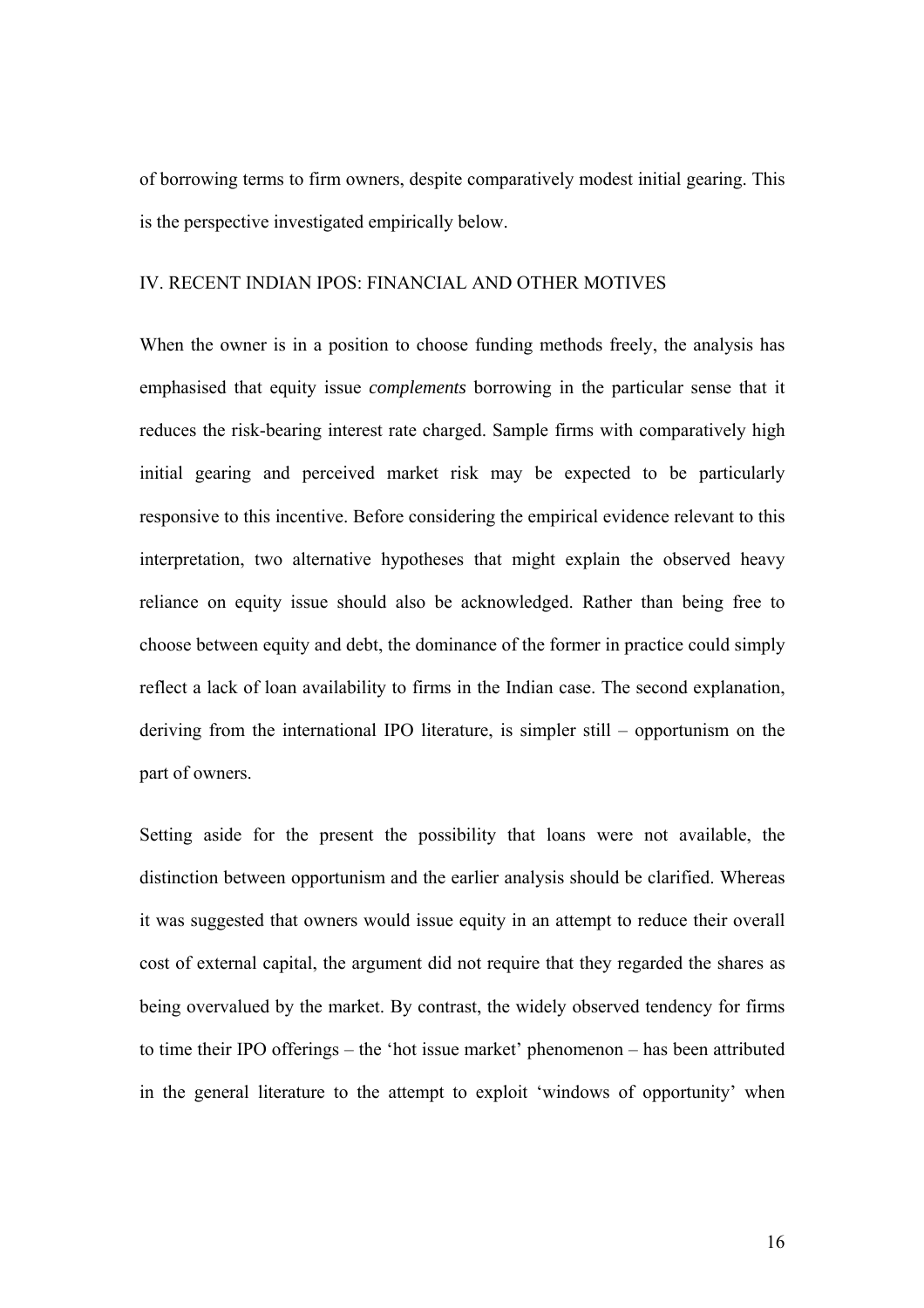market sentiment is bullish (for instance, Ritter, 1991). This motivation is seen as a reason for the observed long-run under-performance of returns on IPO shares – the initial market price from which the returns are measured having been 'too high' (*ibid*).

Tentative evidence to this effect in the form of the post-issue mean monthly returns for the sample firms, relative to the popular SENSEX index, is presented in Table A2. In only 17 of 47 cases did the IPO firms out-perform the index on this measure, suggesting that opportunistic behaviour could have played a role in the share issue decision. Before accepting this as a general explanation, however, contrary indications from the sample firms should be considered. As already noted, the firms were typically well-established at the time of the IPO. The median age of 12 years from initial incorporation (average, 15) roughly coincides with peak values for the return on firm assets in a (weak) quadratic relationship with age (13 years using the mean return over the most recent two years). The attraction of issuing equity may therefore have been determined by market conditions in combination with the typical firm having reached a relatively profitable stage of its life cycle.

This observation accords with the quite frequent mention, in prospectus listings of the reasons for the forthcoming issue, of the desire to obtain a market quotation for the firm's shares. Although the often numerous individuals making up the promoter group were typically constrained from selling their shares for a 'lock-in' period of two to three years, the presumption that an objective of the issue was to prepare the way for them to realise their early investments would not be consistent with a deliberate attempt by owners to impose medium-term losses on the investing public. If the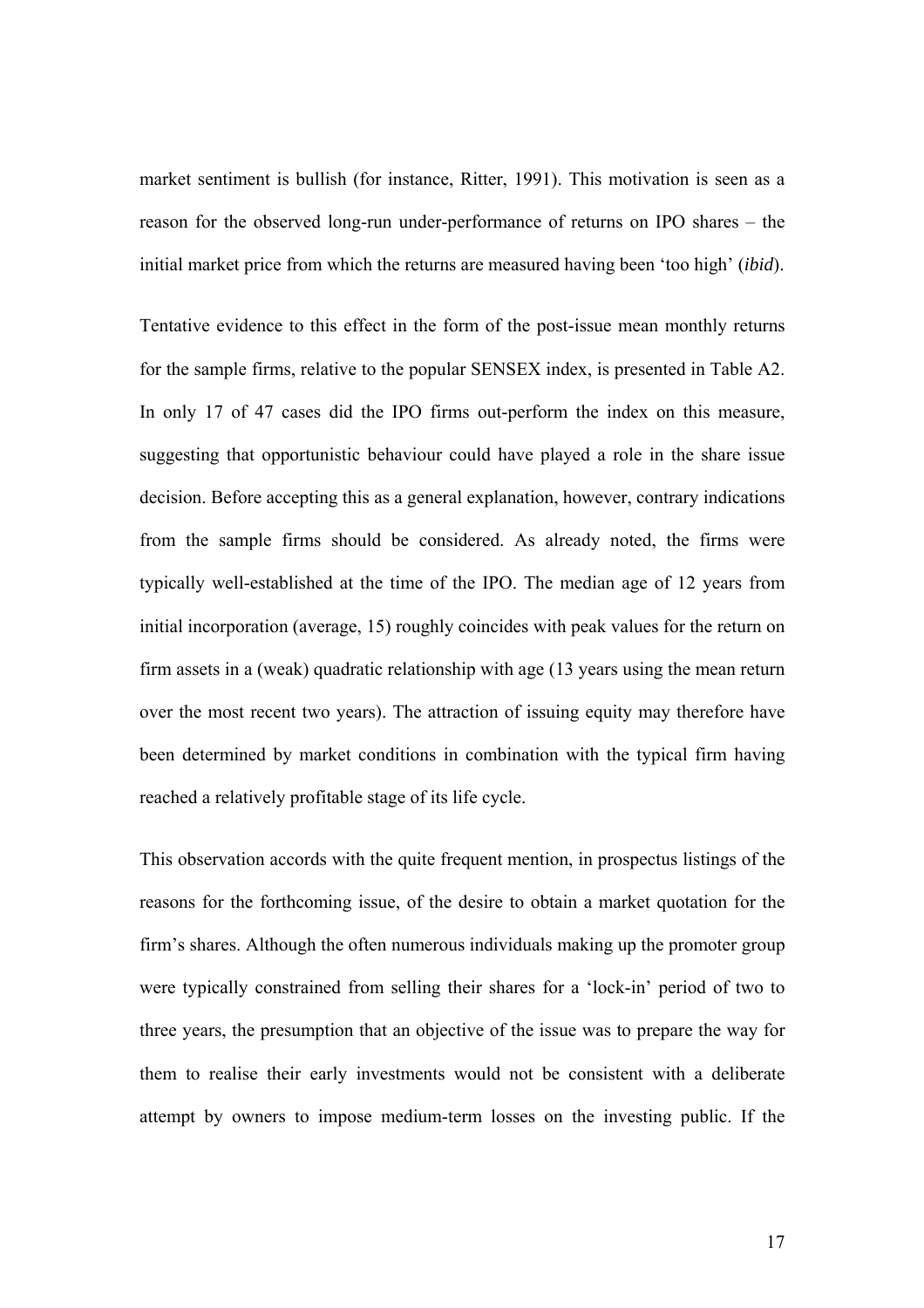ability of early supporters eventually to sell their holdings was a motive for the issues, another implication arises. To the extent that firms' share valuations are influenced by their market liquidity, comparatively small firms may need to issue a higher fraction of their funding requirement in IPO shares in an attempt to ensure sufficient subsequent trading activity. Chart 2 provides evidence consistent with this (and other) interpretations in the form of the relationship between the Rupee value of the project and the percentage intended to be financed by equity (Rs. 1 Lac = Rs. 100,000).

#### CHART 2

The quadratic relationship implied by the data suggests that a 'typical' minimumsized project of around Rs. 2,500 Lacs would be six per cent *over*-funded by equity (the excess used to fund debt reduction). While this value may indicate an approximate minimum size of issue to ensure future liquidity for the shares, a number of firms clearly chose to issue less. The more reliable conclusion from the chart is that equity finance predominated with smaller projects. Logarithmic regression yields an estimated elasticity of equity finance with respect to project cost of 0.57:

Dependent Variable: LOG(EQUITYLAC) Observations: 48

| Variable           | Coefficient | Std. Error                              | t-Statistic | Prob.                |
|--------------------|-------------|-----------------------------------------|-------------|----------------------|
| C                  | 3.168516    | 0.559168                                | 5.666479    | 0.0000               |
| LOG(PCOSTLAC)      | 0.570031    | 0.068490                                | 8.322788    | 0.0000               |
| R-squared          | 0.600933    | Mean dependent var                      | 7.806227    |                      |
| Adjusted R-squared | 0.592257    | S.D. dependent var                      | 0.504671    |                      |
| S.E. of regression | 0.322257    | Akaike info criterion                   |             | 0.613836             |
| Sum squared resid  | 4.777069    | Schwarz criterion                       |             | 0.691803             |
| Log likelihood     | $-12.73208$ | <b>F-statistic</b><br>Prob(F-statistic) |             | 69.26880<br>0.000000 |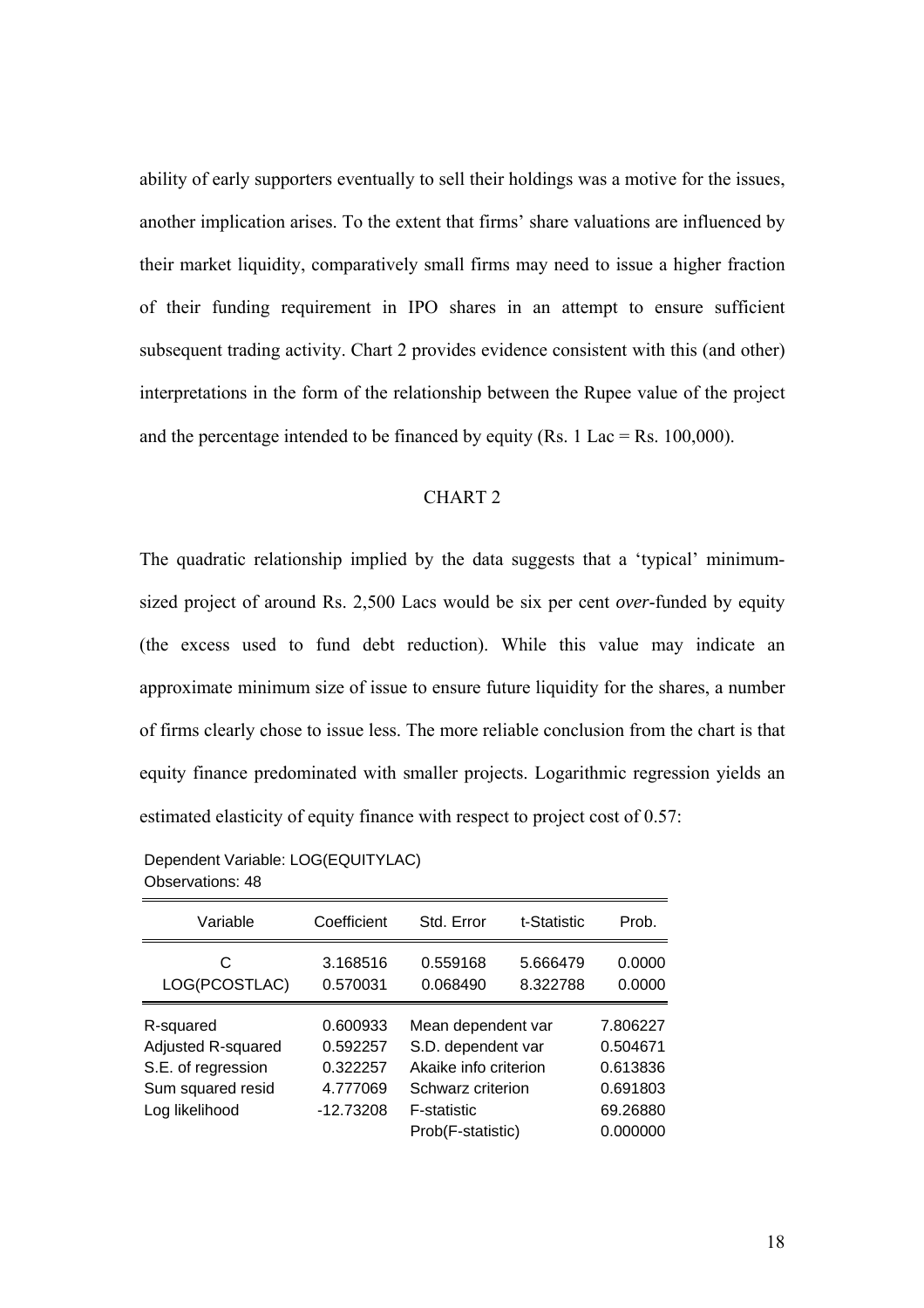To explain this finding in terms of the earlier analysis, the relatively greater attraction of share issue to owners of smaller enterprises (with smaller projects) would arise from a greater disparity between their own and the market's assessment of the risk of likely returns. One dimension of this risk may be captured by the size of the intended project in relation to the existing capital employed in the business. The larger the new project relative to existing activity, the less reliable may past performance be as an indicator of prospective returns – at least from the market's perspective. In this connection, Chart 3 confirms that smaller firms (in terms of capital employed) were embarking on relatively costly projects:

#### CHART 3

At the lower end of the scale the semi-logarithmic relationship shown implies that a firm with Rs2000 Lacs of capital employed would be undertaking a project of 1.6 times this amount (roughly Rs. 3200 Lacs). At Rs 10,000 Lacs, the ratio would be about 65 per cent. The suggestion that smaller firms may be perceived by lenders as more risky would be consistent with the pattern of profitability (two-year-average EBITDA divided by capital employed) and firm size, measured again by capital employed:

#### CHART 4

Although the relationship between returns and firm size is only very weakly negative in Chart 4, the highest returns were earned by smaller firms. Perhaps more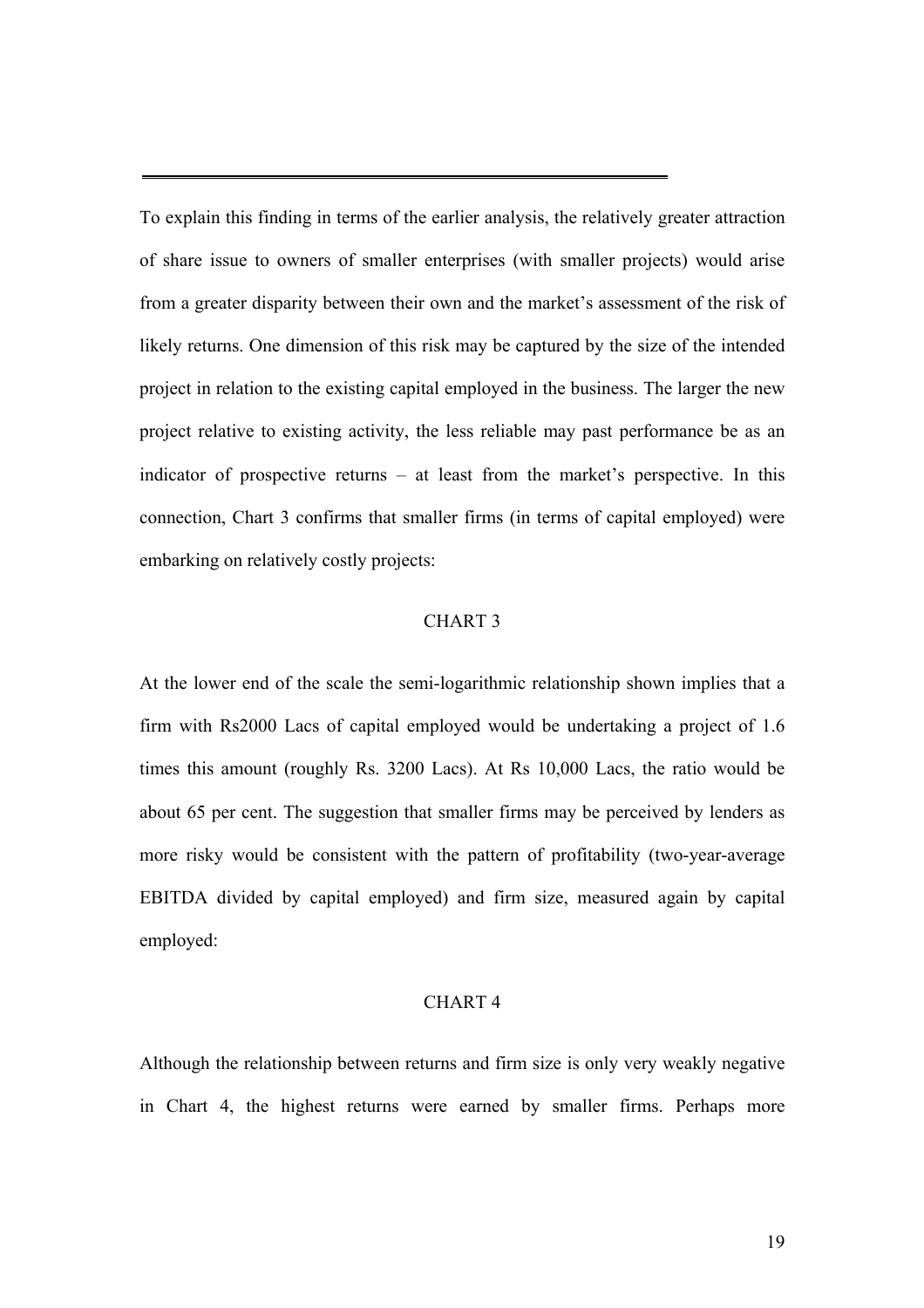significantly, reported returns for firms below the size of (say) Rs4,000 Lacs of capital employed were clearly highly variable. This pattern is confirmed by returns averaged over a longer period and, consistent with the perspective that higher returns may involve higher risk, a positive relationship between returns as measured and the effective interest rate (interest charges divided by secured and unsecured debt) is evident in Chart 5 (one observation was removed due to negative reported returns):

### CHART 5

To summarise the evidence that market risk perceptions helped to determine the extent of firms' relative reliance on equity issue, the following regression equation has as its dependent variable the share of equity remaining to the promoter group *following* the IPO issue. The explanatory variables are their share *prior* to the issue, income gearing (normally averaged over five years) and the ratio of project cost to capital employed. Whereas the predicted sign on the first of these would be positive, the presumed concern of owners with retaining control might be expected to imply that a lower initial promoter share would lead to a lower relative degree of dilution following the issue.

Tentative evidence that lenders were sensitive to perceived risk in setting loan terms suggests that firms with high *income* gearing (interest charges to EBITDA) would tend to be those where the initial level of debt was relatively high, and where loan terms were regarded as expensive by owners. The predicted sign for this variable is negative in that owners would tolerate more dilution in order to limit their financial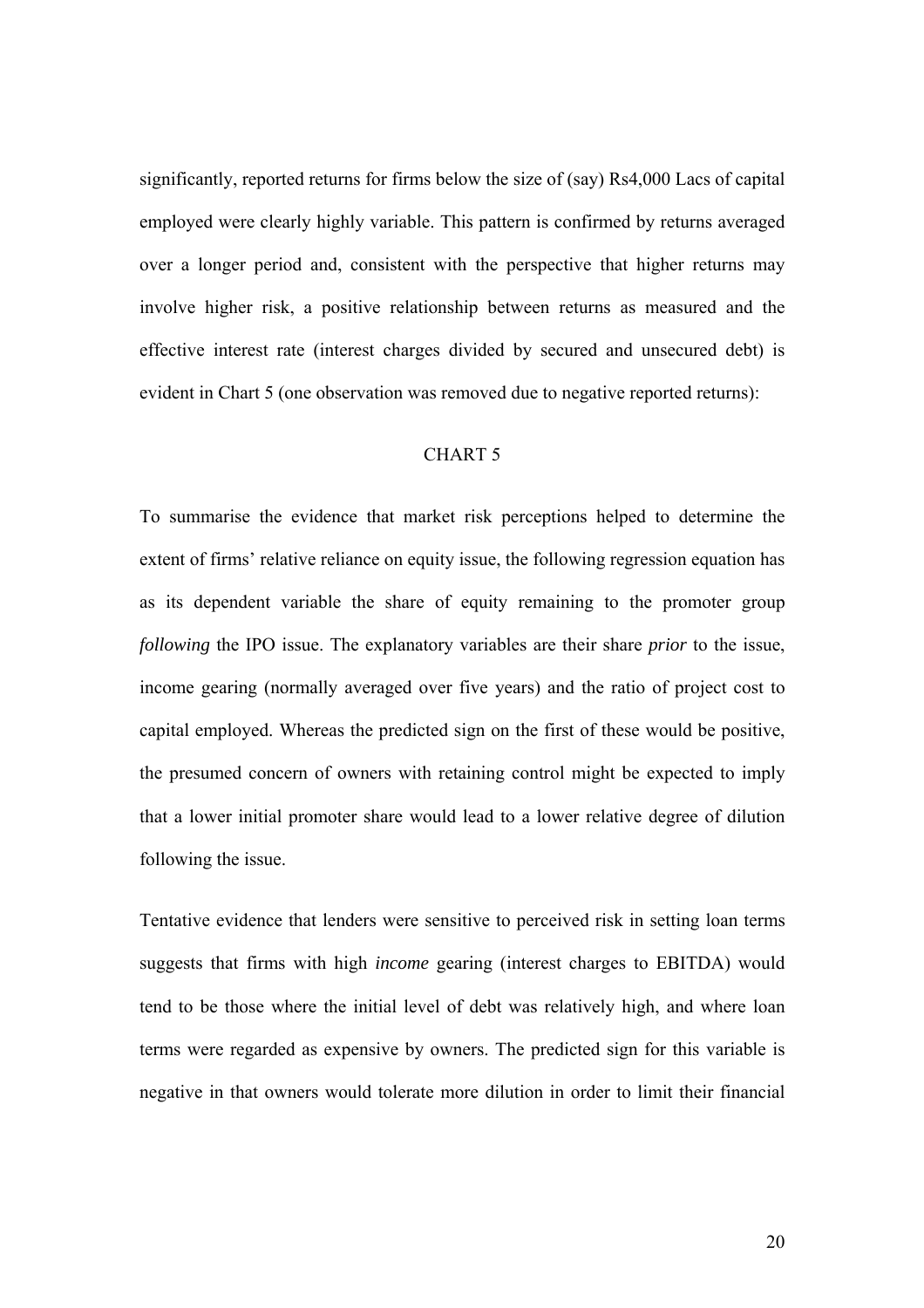charges. To the extent that the earlier argument linking project cost as a fraction of capital employed to (market) perceived lending risk is correct, the sign on the third variable would also be negative. Although the bulk of the explanatory power derives from the (non-proportional<sup>5</sup>) relationship with the promoter-group prior share, the signs on the risk-related variables are consistent with the hypothesis and statistically significant:

| Variable                                                                                     | Coefficient                                                 | Std. Error                                                                                                                        | t-Statistic                                        | Prob.                                                                |
|----------------------------------------------------------------------------------------------|-------------------------------------------------------------|-----------------------------------------------------------------------------------------------------------------------------------|----------------------------------------------------|----------------------------------------------------------------------|
| C<br><b>PROMPRE</b><br>YGEAR5<br><b>COSTCAPEMP</b>                                           | 12.19709<br>0.570458<br>$-18.81152$<br>$-3.095902$          | 5.035042<br>0.052126<br>7.177076<br>1.254923                                                                                      | 2.422440<br>10.94379<br>$-2.621056$<br>$-2.467006$ | 0.0196<br>0.0000<br>0.0120<br>0.0176                                 |
| R-squared<br>Adjusted R-squared<br>S.E. of regression<br>Sum squared resid<br>Log likelihood | 0.739614<br>0.721861<br>7.544171<br>2504.239<br>$-163.0180$ | Mean dependent var<br>S.D. dependent var<br>Akaike info criterion<br>Schwarz criterion<br><b>F-statistic</b><br>Prob(F-statistic) |                                                    | 50.23000<br>14.30475<br>6.959083<br>7.115016<br>41.66001<br>0.000000 |

Dependent Variable: PROMPOST Observations: 48

 $\overline{a}$ 

While differential risk perceptions may therefore have been relevant in prompting firms to rely on IPO equity to finance their expansion, the earlier analysis and simulations provide reason to doubt that this consideration would be sufficient alone to generate the high degree of reliance on new equity actually observed. It is well known that credit markets, even if generally well-functioning, may resort to quantity rationing (rather than interest rate adjustment) if risk is perceived to be high. In

<span id="page-20-0"></span><sup>&</sup>lt;sup>5</sup> The estimated equation suggests that the promoter group share would cease to decline after an IPO at an initial share of 28-29 per cent. Only in five cases was a smaller ratio observed for the post-IPO fraction, with a minimum value recorded of 24 per cent.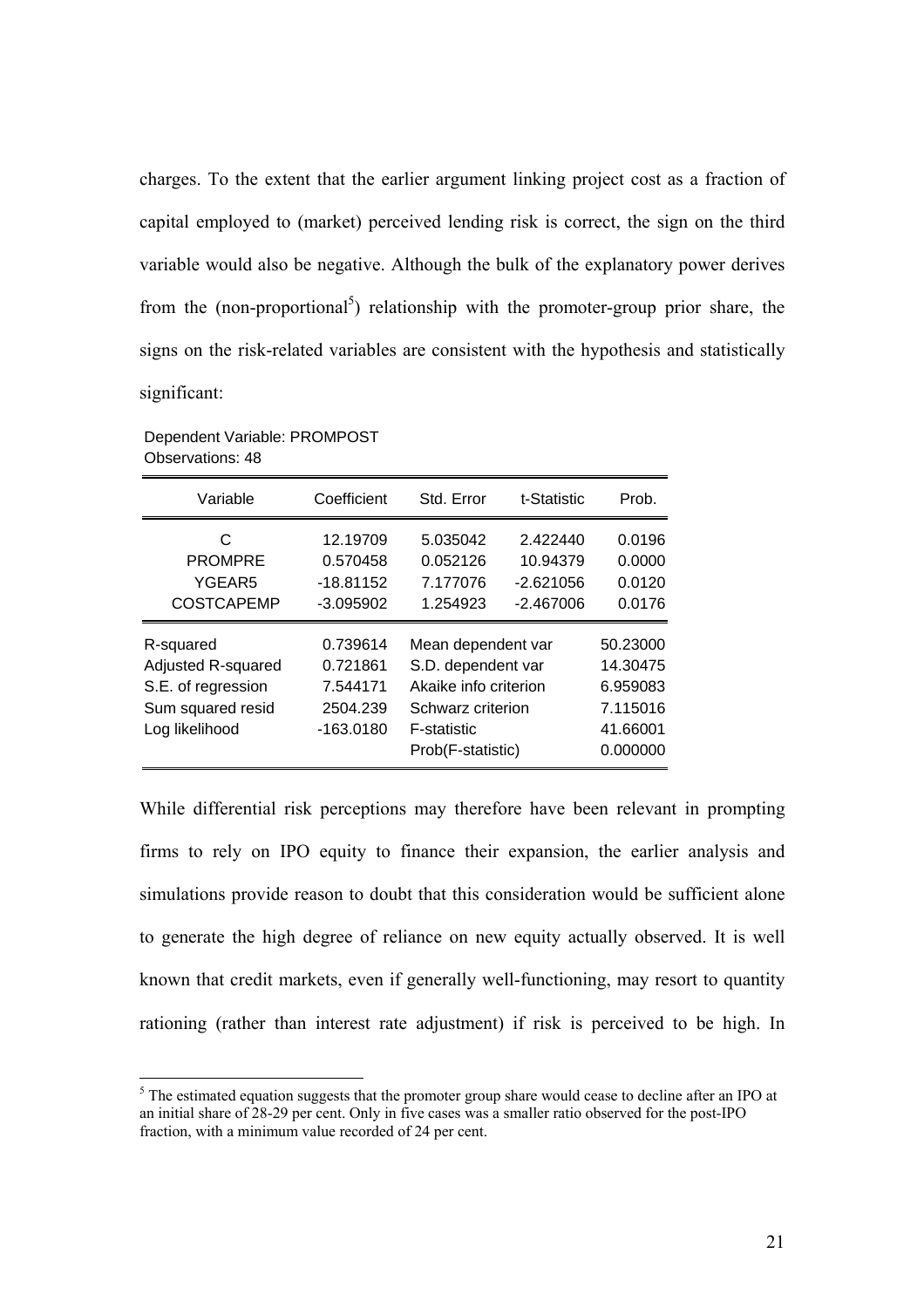practice, credit market inefficiency could also lead firms to rely more heavily than otherwise on alternative funding sources.

Despite the extensive reforms in the Indian financial sector dating from the early 1990s, a number of observers have noted the unwillingness of banks to adjust interest rates to reflect loan risk (Bhattacharya and Patel, *op. cit*, Varma, 2004). Loans continue to be made at low rates to traditional, safe, borrowers and there is evidence that banks make little effort to extend their loan books when these needs have been met (Bhattacharya and Patel, *ibid* and Banerjee, Cole and Duflo 2003). Official lending policy guidelines, for instance, assume that firms will finance 75 per cent of their working capital needs (current assets – non-bank current liabilities) with bank loans, and 25 per cent from equity sources (*ibid.* p. 6). This institutional norm appears to be reflected in the data for the IPO firms. The following regression relates the twoyear average interest rate charged to the return on assets and to the current ratio over the same period (current assets divided by liabilities):

Dependent Variable: INT2 Included observations: 45

| Variable                                                                                     | Coefficient                                              | Std. Error                                                                                                                        | t-Statistic                                                                | Prob.                      |
|----------------------------------------------------------------------------------------------|----------------------------------------------------------|-----------------------------------------------------------------------------------------------------------------------------------|----------------------------------------------------------------------------|----------------------------|
| C<br>ROA <sub>2</sub><br><b>CURRENT2</b>                                                     | 0.030317<br>0.468492<br>$-0.006874$                      | 0.028023<br>0.107167<br>0.002943                                                                                                  | 1.081869<br>4.371598<br>$-2.335898$                                        | 0.2855<br>0.0001<br>0.0243 |
| R-squared<br>Adjusted R-squared<br>S.E. of regression<br>Sum squared resid<br>Log likelihood | 0.405670<br>0.377369<br>0.057746<br>0.140056<br>66.02628 | Mean dependent var<br>S.D. dependent var<br>Akaike info criterion<br>Schwarz criterion<br><b>F-statistic</b><br>Prob(F-statistic) | 0.109441<br>0.073183<br>$-2.801168$<br>$-2.680724$<br>14.33391<br>0.000018 |                            |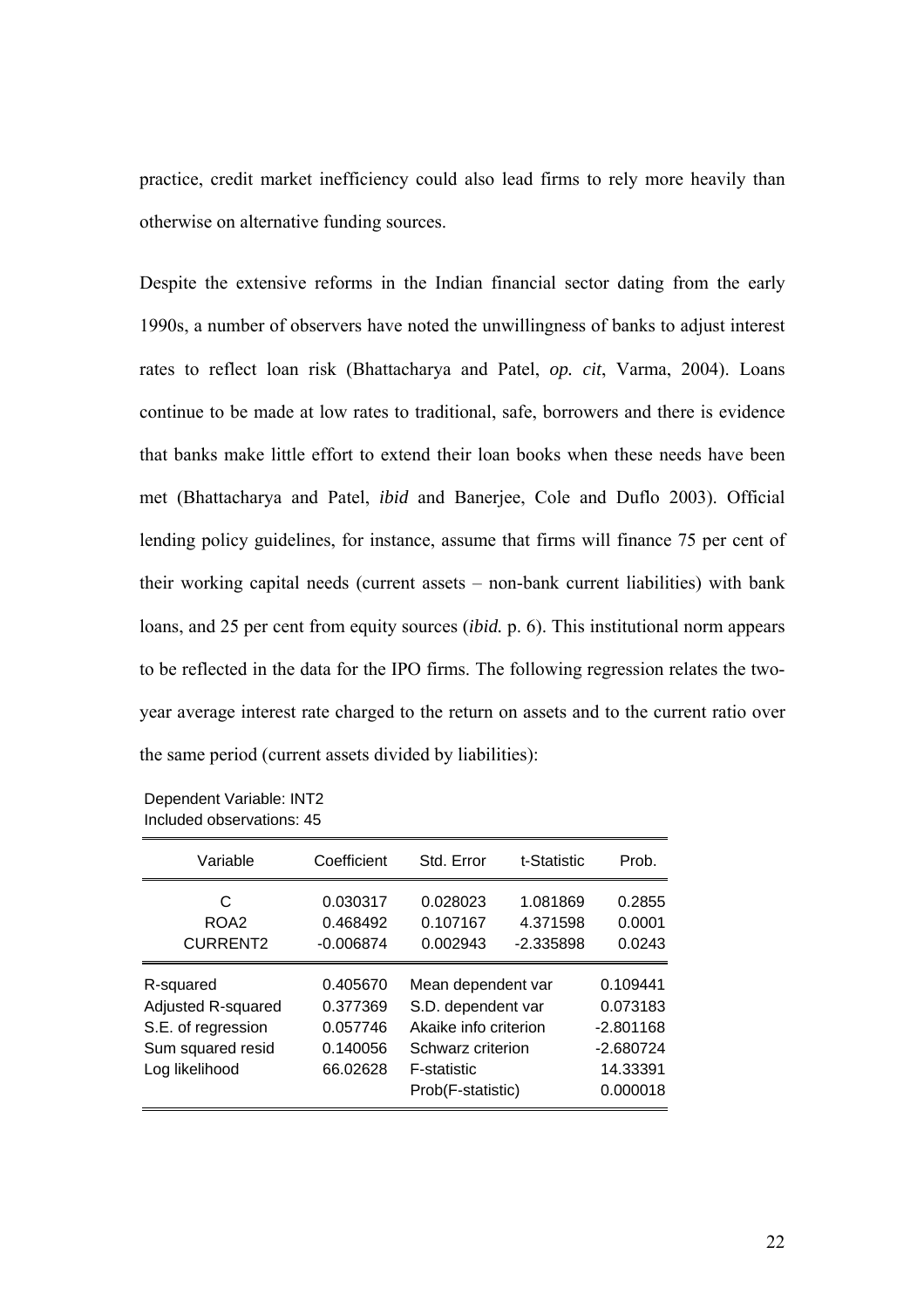While the calculated interest rate is again seen to be positively related to the return on assets, it is significantly negatively related to the current ratio – more 'liquid' firms on this measure obtained easier credit terms. Equivalently, firms wishing to obtain loans for longer-term purposes appear to have been at a disadvantage in the loan interest rates they were able to access.

#### V. CONCLUSIONS: STOCK MARKETS AND FIRM EXPANSION

Recent estimates suggest that IPO issues on Indian stock exchanges raised a combined total of \$7.7 billion during 2007 – approximately three times the amount raised in  $2005<sup>6</sup>$  (Financial Times 2007a). The contrast between such vigorous IPO activity and the 'pecking order' presumption that (established) firms would prefer external borrowing to 'seasoned' equity issues suggests that the developmental contribution of equity markets should be interpreted primarily in relation to the life-cycle of business enterprises. The pattern emerging from the small sample studied here is that firms normally begin to seek outside equity when a relatively mature stage of their initial development has been reached. At this time, the Indian evidence reveals that the financing of subsequent expansion is characterised by a 'reverse pecking order' in which most, or often all, of the envisaged expenditure is funded by the IPO issue.

To analyse the basis for this choice, the study presented the formal conditions in which pecking order reversal may be expected to arise. Even when these conditions are met, with owners more confident about outcomes than external investors, it was

 $\overline{a}$ 

<span id="page-22-0"></span> $6$  The same report suggested that Chinese firms were thought to have raised a combined total of \$100 billion in equity on the exchanges of Shanghai, Shenzhen and Hong Kong during 2007.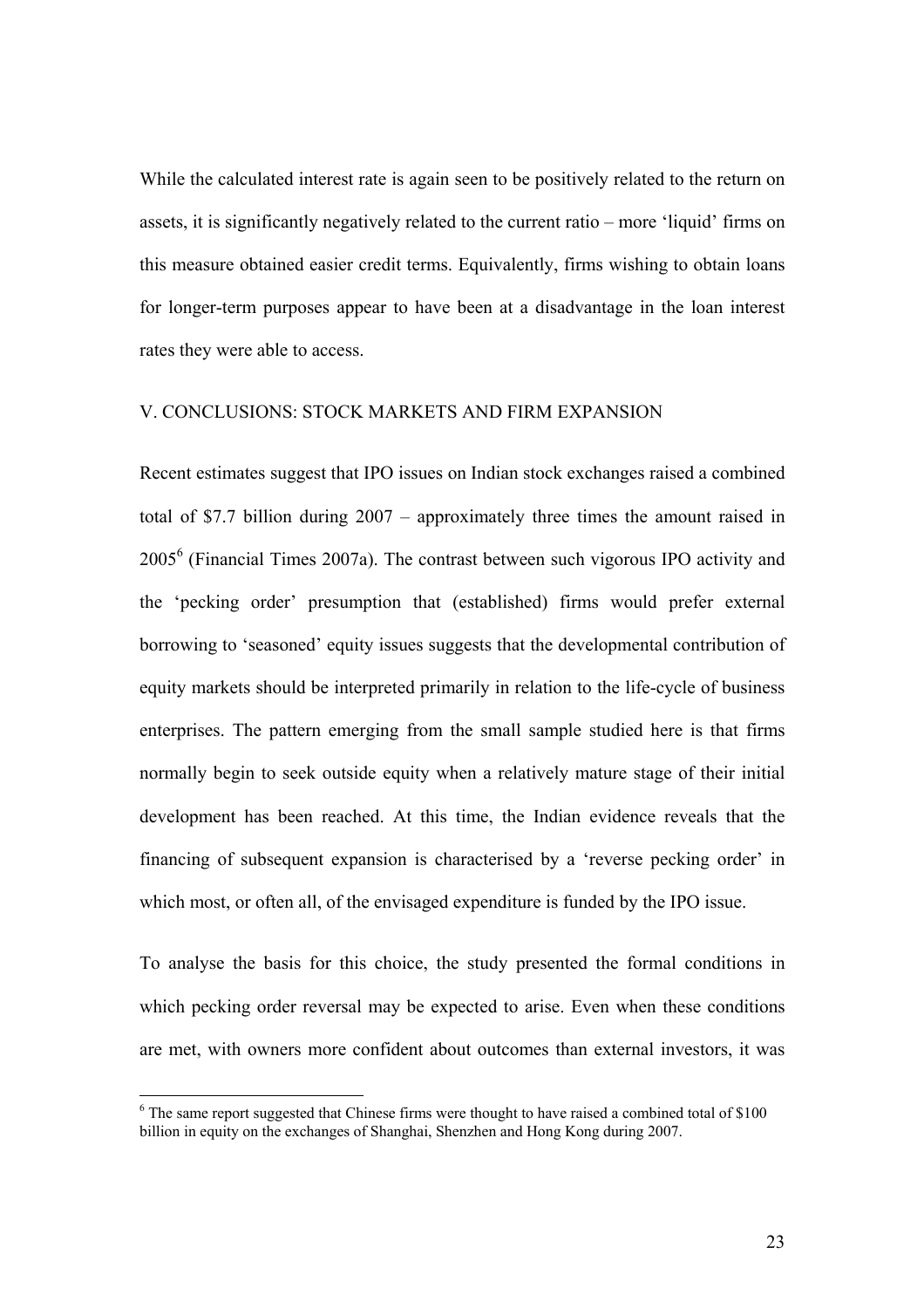shown that the firm would be expected to combine the IPO with an issue of (riskbearing) debt. Simulation results suggested that initial gearing was not typically high, further emphasising the lack of recourse by Indian IPO firms to new external borrowing. To explain this finding, the study noted both certain features of the sample firms that would be favourable to the issue of equity, as well as institutional considerations suggesting continuing limits on the supply of loans.

The potential importance of the owner-manager's equity stake in helping to counter the negative 'signalling' potential of external share issue has long been recognised in the literature (Leland and Pyle, *op.cit.*). To this consideration, the Indian sample adds that owners had typically relied in the early stages on a wide range of personal relations and contacts as sources of initial equity finance. Although such investors were normally constrained from selling their shares by a 'lock in period' following the IPO, the prospectus emphasis on the desire to obtain a market quotation (as one of the motivations for the issue) suggests the objective of creating for early investors, through a substantial initial public issue, the later opportunity to sell their holdings in a liquid market. To the extent that this pattern is acknowledged by Indian investors, the signalling problem of new 'outside' equity issue would be attenuated – poor subsequent share performance would then be costly for these 'inside' investors.

External investors may also have recognised that the IPO issues were occurring because owners considered loan finance to be either too costly, or unavailable. Evidence cited from elsewhere, for instance, recognised the highly conservative lending practices of Indian banks. Whereas the earlier theoretical analysis suggested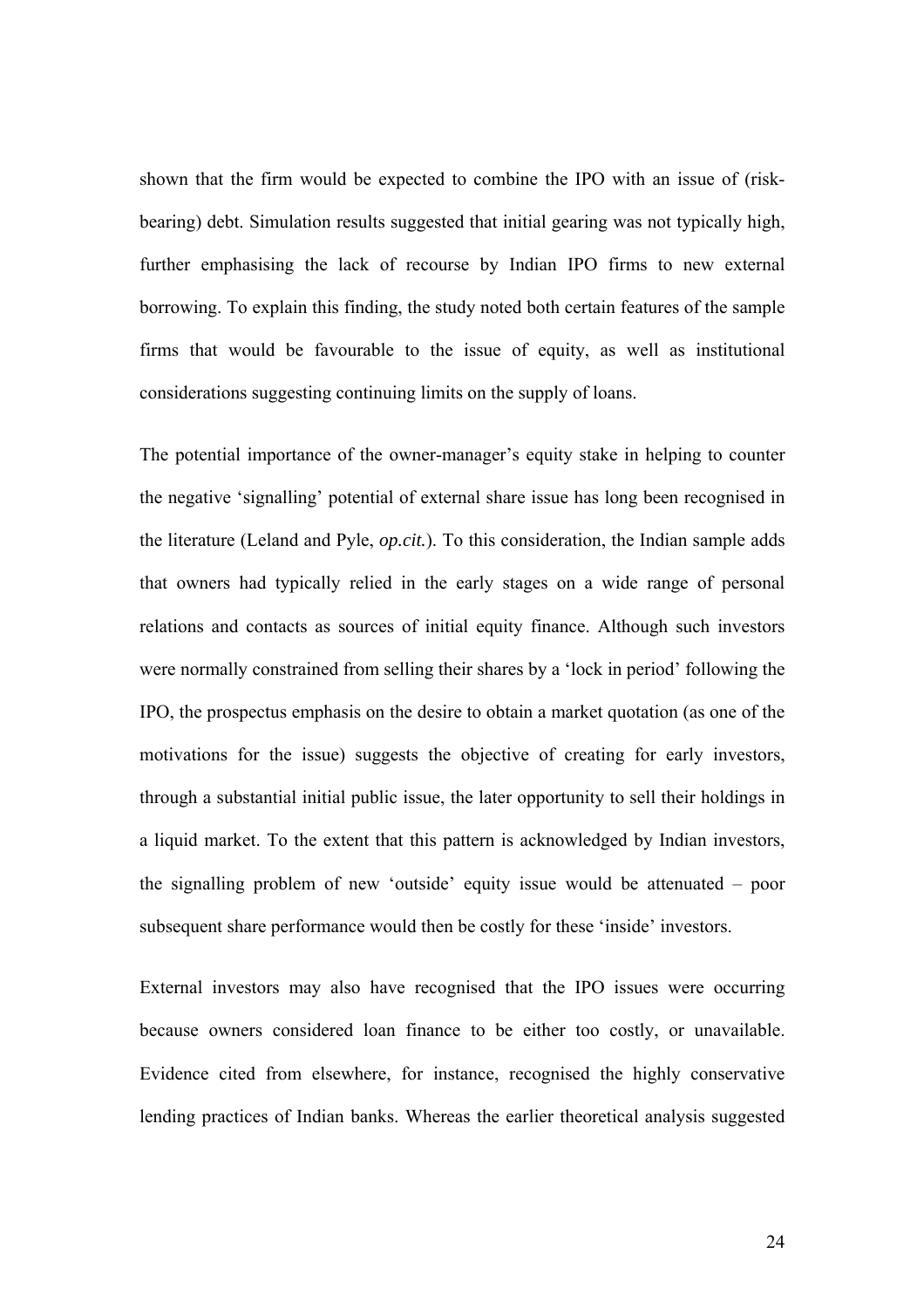that equity issue might complement the use of risk-bearing debt in minimising the overall cost of external finance, Indian conditions seem to have imposed a substitute relationship between the two sources. Active equity markets have permitted wellestablished firms to raise external capital when bank finance has been in restricted supply. From the perspective of India's wider industrial development this conclusion is troubling.

In addition to their relatively extensive trading history, the IPO firms studied here were characterised by quite substantial asset size. They had succeeded in establishing their underlying business in the public eye and were now in a position to undertake major expansion of those activities. Bank finance, by contrast, is typically important to firms at an earlier stage of their development, before stock market access becomes feasible. The lack of use of bank funds by the IPO firms certainly suggests that smaller Indian enterprises at an earlier stage of their development may face a serious external financial constraint. To the extent that banks appear content to allocate deposits to the purchase of government bonds, the 'crowding out' implications, while avoidable by firms with access to the stock market, are likely to be felt by smaller, younger, firms that could otherwise improve modern sector employment opportunities in the course of their development.

Finally, in a more general international context, the new record set during 2007 for IPOs in the emerging markets raises again the complement/substitute relationship with loan finance (\$255 billion was raised by the end of November, surpassing the previous record of \$246 billion in 2006). Low yields (and interest rates) in the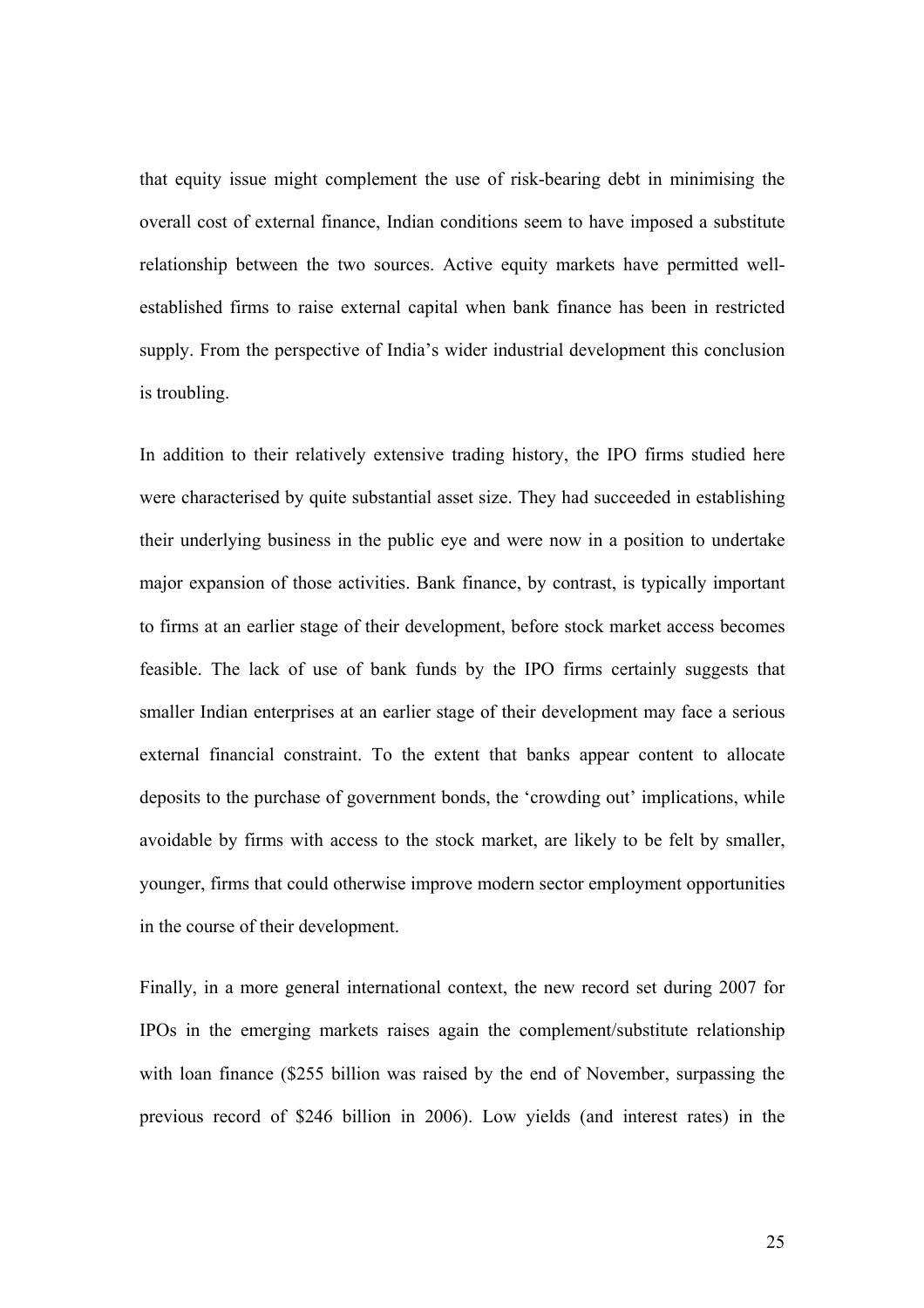developed centres have encouraged international investors to seek increased exposure to emerging markets. Fourteen out of the largest 20 IPOs by value took place in these markets, where values have been supported by international buyers<sup>7</sup> (Financial Times 2007b).

To the extent that the semi-reformed condition of Indian banking is reflected elsewhere, for example in China, two parallel components of this remarkable level of issue activity are suggested. Whereas international investor interest in emerging market share issues has been, in part, an outcome of abundant credit (and low real interest rates) in the developed markets, the ready supply of IPO scrip may equally have reflected a *deficiency* in the supply of such credit in the main emerging markets.

With a number of international investment vehicles funding their emerging market positions with low interest loan finance, the pattern described here is reminiscent of the early arbitrage argument proposed by Modigliani and Miller (1958). In claiming that a firm's chosen debt-equity ratio could not (under ideal market conditions) affect its overall cost of capital, they noted that investors could 'gear up' their holdings of a debt-free firm's equity by borrowing on their own account to fund their positions. The net result would be equivalent to holding the shares of the same firm that had taken on directly the equivalent gearing. On this interpretation, the lively international interest in emerging market issues may reflect in part the inability of IPO firms (and Indian investors) to achieve a desired level of balance sheet gearing. Ultimately, on this

 $\overline{a}$ 

<span id="page-25-0"></span> $<sup>7</sup>$  Six of the largest were in China, which, in combination with Hong Kong, accounted for 21 per cent of</sup> the global IPO total.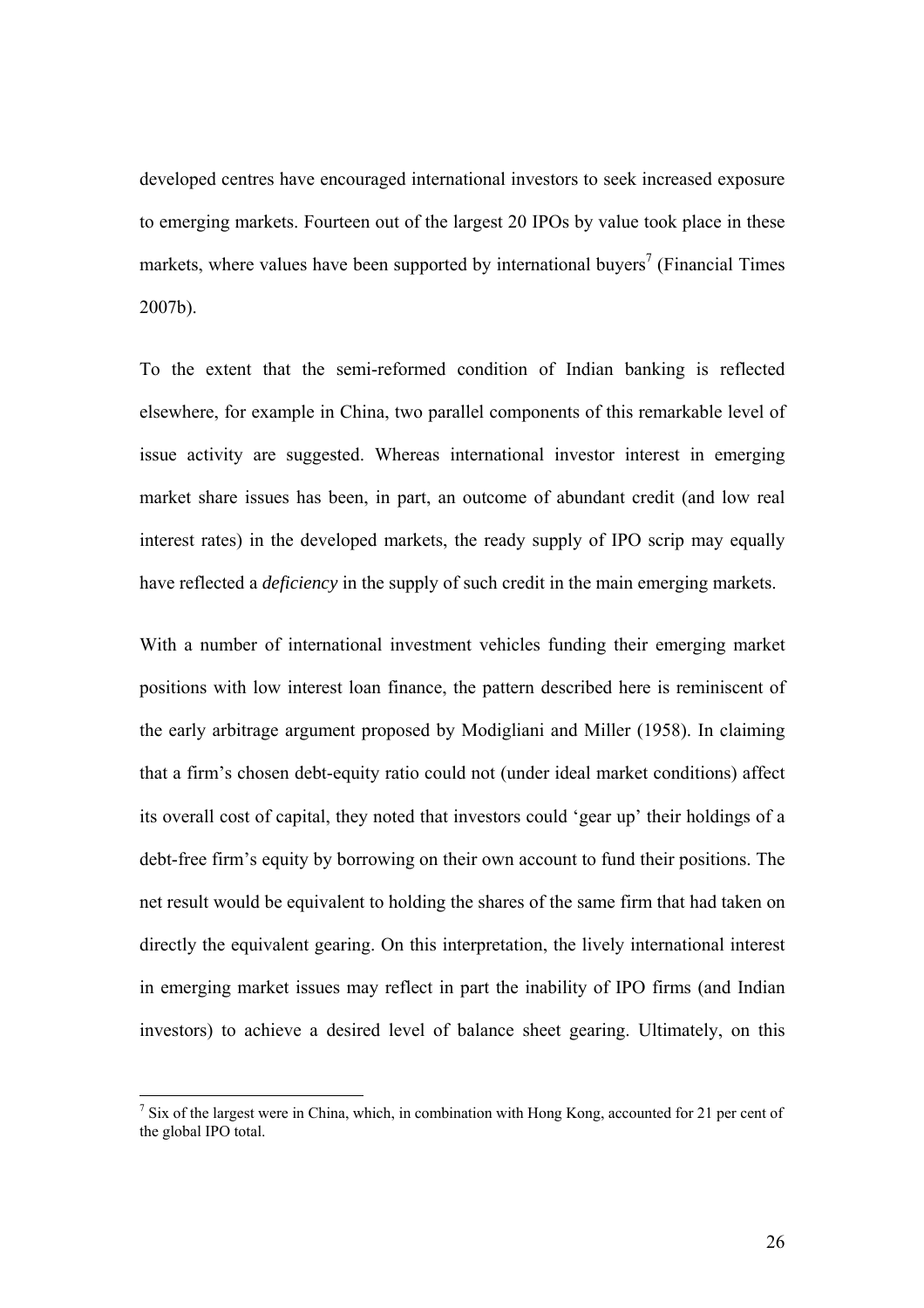interpretation, the strength of demand for emerging market equities depends heavily on the cost and availability of credit in the developed centres. Prospects for 2008 may not, therefore, be conducive to the setting of further records.

#### APPENDIX: THE OWNER'S ISSUE DECISION

The risk-neutral owner seeks to maximise the expected net value of the enterprise at a particular horizon (year T) attributable to a given (personal) equity holding. The project has fixed cost  $\overline{K}$  with the excess over the owner's cash contribution financed by borrowing and the public flotation of shares. Interest rates and equity valuations are set under competitive market conditions and will reflect the financial risk implications of the owner's funding choice.

Provided insolvency is avoided, the initial loan (of present market value *L*) will be repaid with interest in a single 'bullet' payment at time *T*, amounting to  $\underline{L} \equiv e^{iT}L$ . It is assumed that the owner will be advised of the probable interest rate and equity valuation implications of any proposed variation in the public share issue*.* The objective function is:

$$
(Max) E(V_T) = \frac{M}{(M+S)} \left[ \int_{L}^{\infty} (G - \underline{L}) f(G) dG \right]
$$
 (A1)

 $E(V_T)$  is the (subjectively) expected value of the owner's share of the project at *T*, calculated as the product of the fraction of the total equity held (*M* representing the current market value of shares retained by the owner and *S* the value of those issued to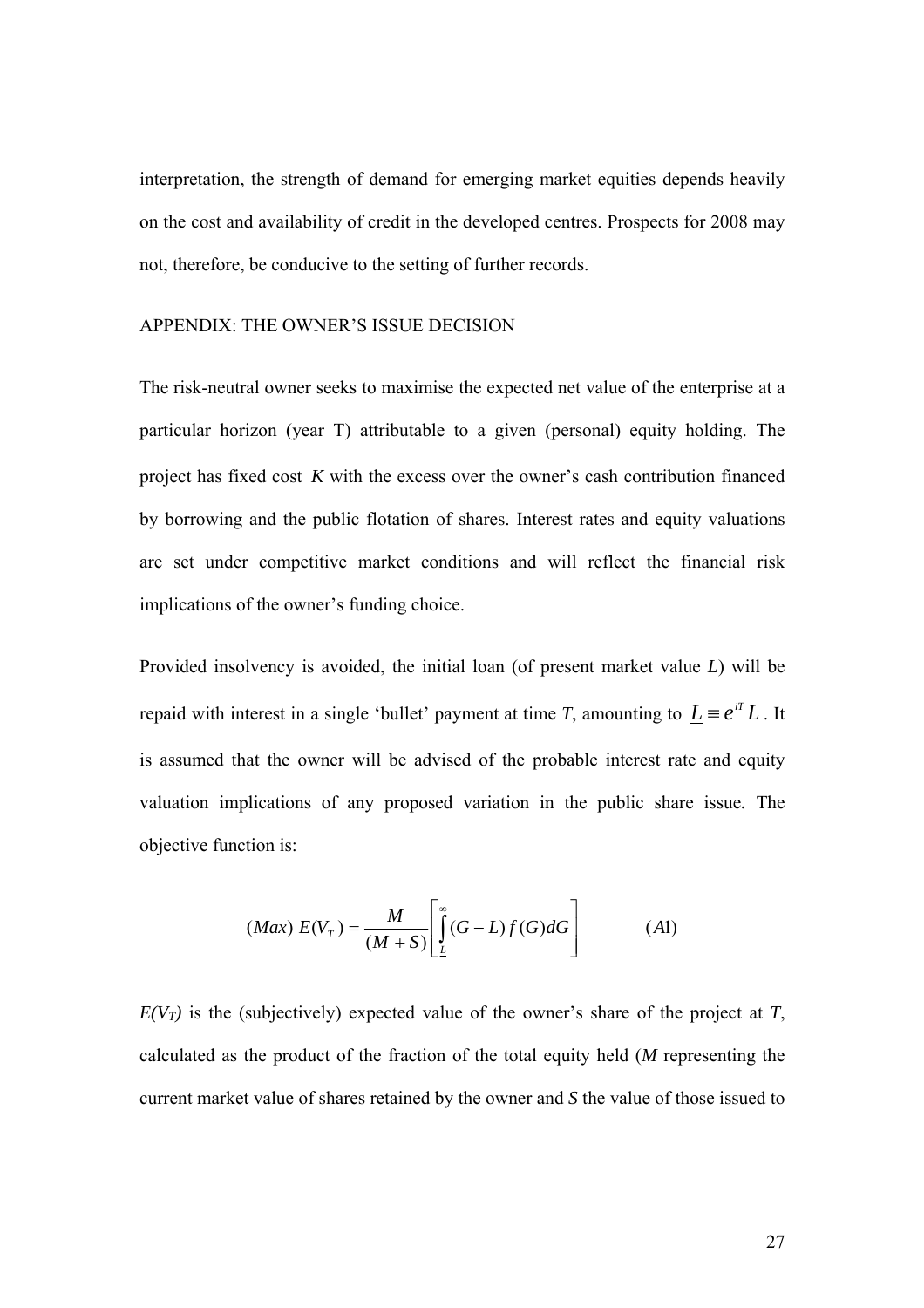the public) and, in square brackets, the subjectively expected value at *T* of all the firm's shares. Should the firm value (*G*) fall short of the lower limit defined by the accumulated debt  $L$  (implying insolvency at  $T$ ) the owner would receive nothing. Differentiation of  $E(V_T)$  in (A1) with respect to *S* (using Leibniz's rule) yields, after re-arrangement, the first order condition:

$$
\frac{E(V_T)}{M}_{MAX} = -\frac{dL}{dS} \int_{L}^{\infty} f(G) dG \qquad (A2)
$$

The intuition behind this result is noted in the text. According to the second order condition, it is sufficient (not strictly necessary) for (A2) to be an optimum if the ratio of the owner's to the market's solvency probabilities has reached a maximum at the chosen position. That this will normally be the case is evident when (A2) is reexpressed in these terms (using a market valuation relationship equivalent to that in  $(A1)$ :

$$
E(V_T) / M_{(MAX)} = \frac{\int_{L}^{\infty} f(G) dG}{\int_{L}^{\infty} g(G) dG} dE(V_{MT}) / dS
$$
 (A2*a*)

The owners expected per share *average* return on the left (the maximand) is set equal at the optimum to the market's marginal expected per share value (the derivative on the far right) multiplied by the *ratio* of the owner's to the market's probability of solvency for the firm at T (the respective integral terms).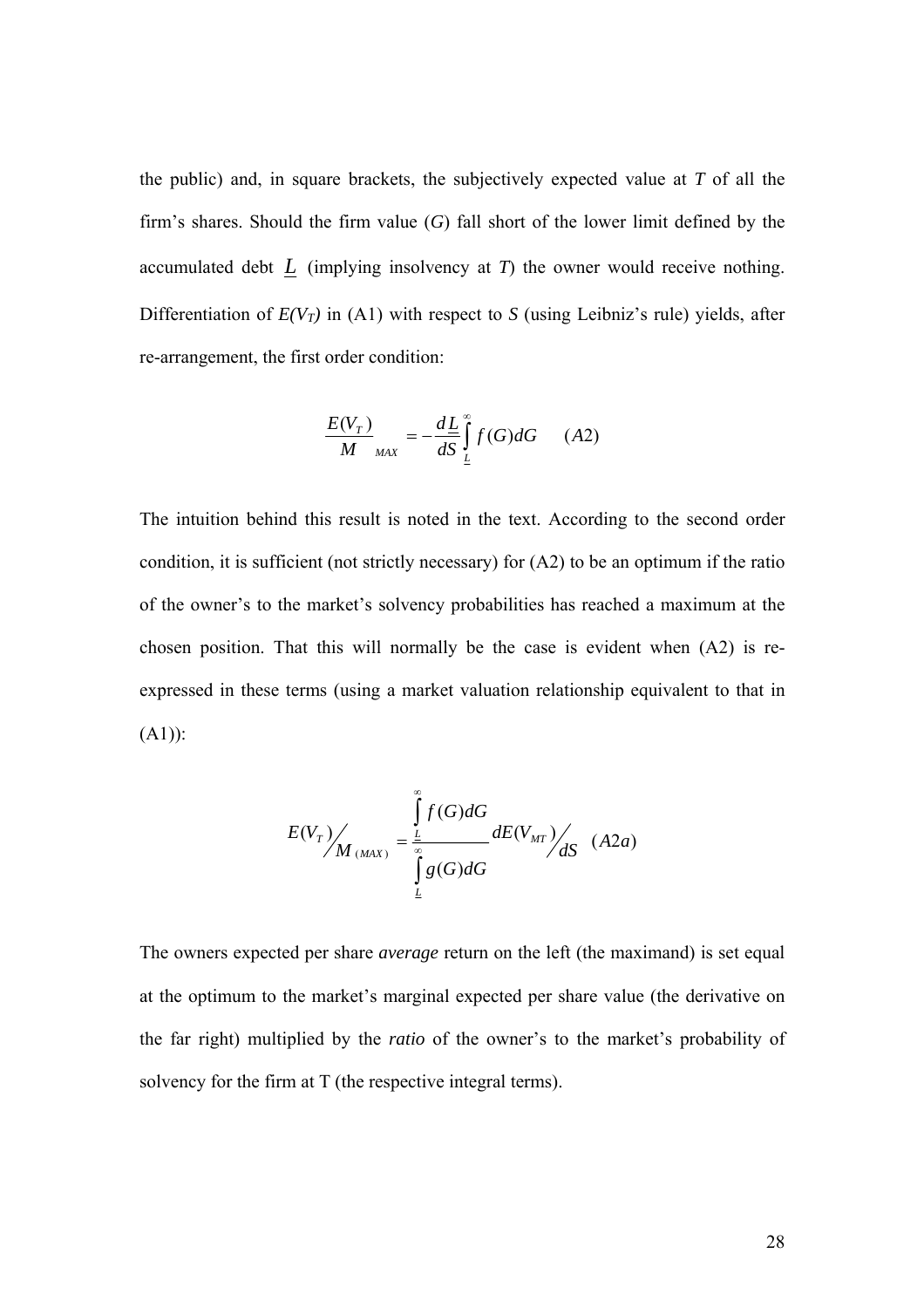It may be noted that the assumed greater confidence of the owner implies that the market's marginal valuation will be depressed *below* the owner's average at the chosen point. Intuitively, the less relatively confident the market is in the firm's eventual solvency, the less attractive to the owner will be the discount on the firm's debt - shares are issued to reduce this penalty. The resulting funding position reflects the potential 'reverse pecking order' result noted by Myers, in which the balance of advantage moves towards equity issue when project differences concern perceived risk, rather than expected return (1984, fn 13, p. 584).

### **References**

| Banerjee, A., S. Cole, and E. Duflo. 2003. | IMF seminar paper available at:<br>http://www.imf.org/external/np/apd/se<br>minars/2003/newdelhi/banerjee.pdf                                                                                                                                     |  |  |  |  |
|--------------------------------------------|---------------------------------------------------------------------------------------------------------------------------------------------------------------------------------------------------------------------------------------------------|--|--|--|--|
| Bhattacharya, S. and Patel, U.R. 2003.     | 'Reform strategies in the Indian financial<br>sector' Paper presented at Conference on<br>India's and China's Experience with<br>Reform and Growth, IMF and National<br>Council of Applied Economic Research,<br>New Delhi, November 15-16, 2003. |  |  |  |  |
| Bolton, P. and Freixas, X, 2000.           | 'Equity, bonds and bank debt: capital<br>financial<br>and<br>market<br>structure<br>equilibrium under asymmetric<br>information' Journal of Political<br><i>Economy</i> 108 (2): 324-351.                                                         |  |  |  |  |
| Bose, N. 2005.                             | 'Endogenous growth and the emergence<br>equity finance' <i>Journal</i><br>of<br>$\sigma f$<br>Development Economics 77: 173-188.                                                                                                                  |  |  |  |  |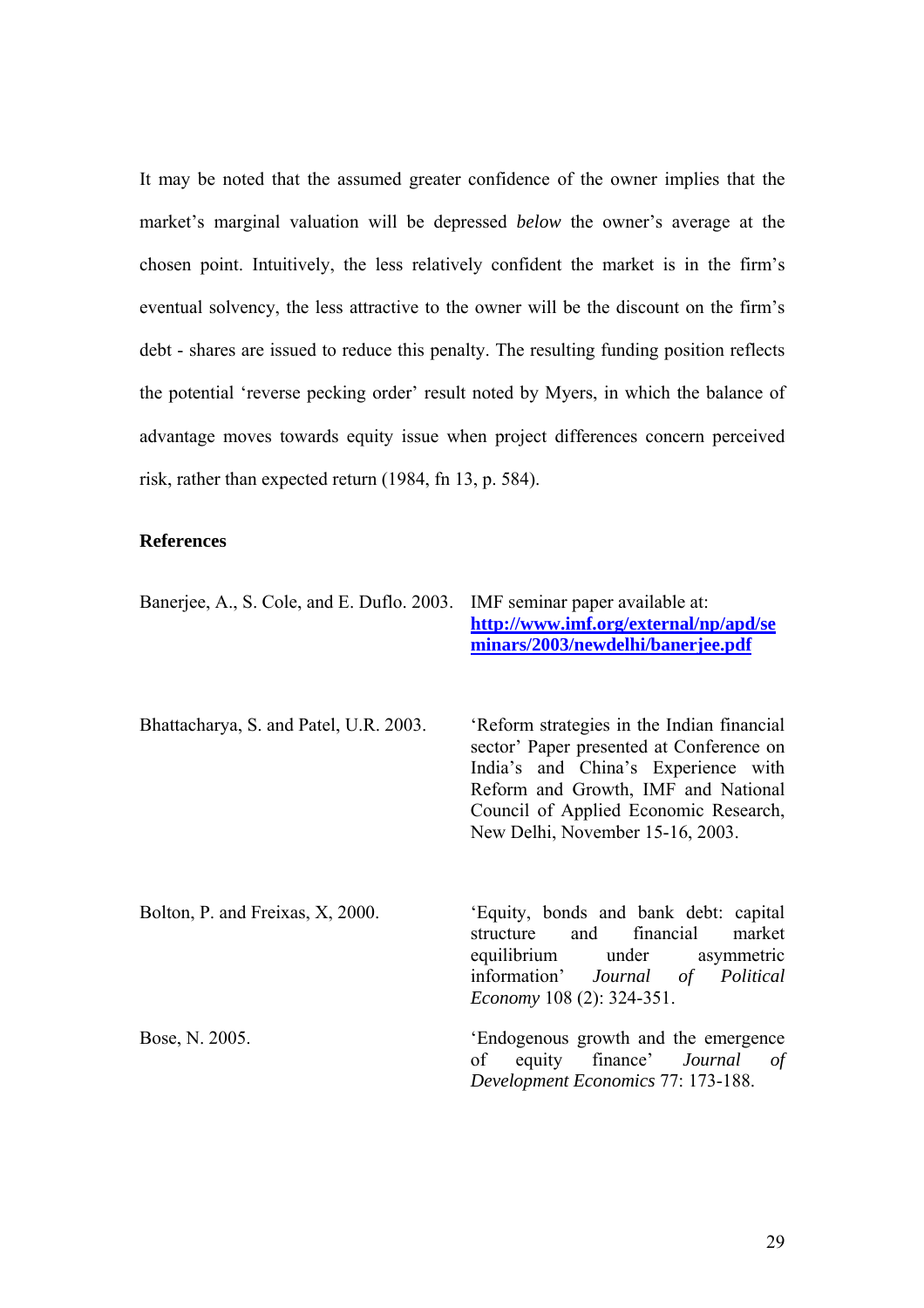| Brau, J.C. and Fawcett, S.E., 2006.                | 'Initial public offerings: an analysis of<br>theory and practice' Journal of Finance<br>61 (1, February): 399-436.                                                                   |  |  |  |  |
|----------------------------------------------------|--------------------------------------------------------------------------------------------------------------------------------------------------------------------------------------|--|--|--|--|
| Busenitz, L.W. and Barney, J.B. 1997.              | 'Differences between entrepreneurs and<br>managers in large organisations: biases<br>and heuristics in<br>strategic decision<br>making' Journal of Business Venturing<br>$12: 9-30.$ |  |  |  |  |
| Claessens, S. Djankov, S. and Lang<br>L.H.P. 2000. | The separation of ownership and control<br>in East Asian corporations.' Journal of<br>Financial Economics 58: 81-112.                                                                |  |  |  |  |
| de Meza, D. and Southey, C. 1996.                  | borrower's curse:<br>'The<br>optimism,<br>and entrepreneurship'<br>finance,<br><i>The</i><br>Economic Journal 106 (435, March):<br>375-86.                                           |  |  |  |  |
| Demirgüç-Kunt, A and Maksimovic, V.<br>1995.       | Stock Market Development and Firm<br>Financing Choices. Policy Research<br>Working Paper 1461: World Bank.                                                                           |  |  |  |  |
| Demirgüç-Kunt, A. and Levine, R. 1996.             | 'Stock markets, corporate finance, and<br>economic growth: an overview.' The<br>World Bank Economic Review 10 (2):<br>223-239.                                                       |  |  |  |  |
| Financial Times (2007a)                            | 'China's IPO juggernaut thunders on'<br>$(19/12/07, p. 21)$ .                                                                                                                        |  |  |  |  |
| Financial Times (2007b)                            | 'Emerging markets behind record IPO<br>year' (17/12, p. 29)                                                                                                                          |  |  |  |  |
| Ghosh, S. 2005                                     | 'Under-pricing of initial public offerings:<br>the Indian experience' <i>Emerging Markets</i><br>Finance and Trade 41 $(6)$ : 45-57.                                                 |  |  |  |  |
| Schleifer, A. and Vishny, R.W. 1998.               | La Porta, R., Lopez-de-Silanes, F., 'Law and Finance'. Journal of Political<br><i>Economy.</i> 106 (6, December): 1113-1155.                                                         |  |  |  |  |
| Schleifer, A. and Vishny, R.W. 1999.               | La Porta, R., Lopez-de-Silanes, F., 'Corporate ownership around the world.'<br>The Journal of Finance 54 (2, April):<br>471-517.                                                     |  |  |  |  |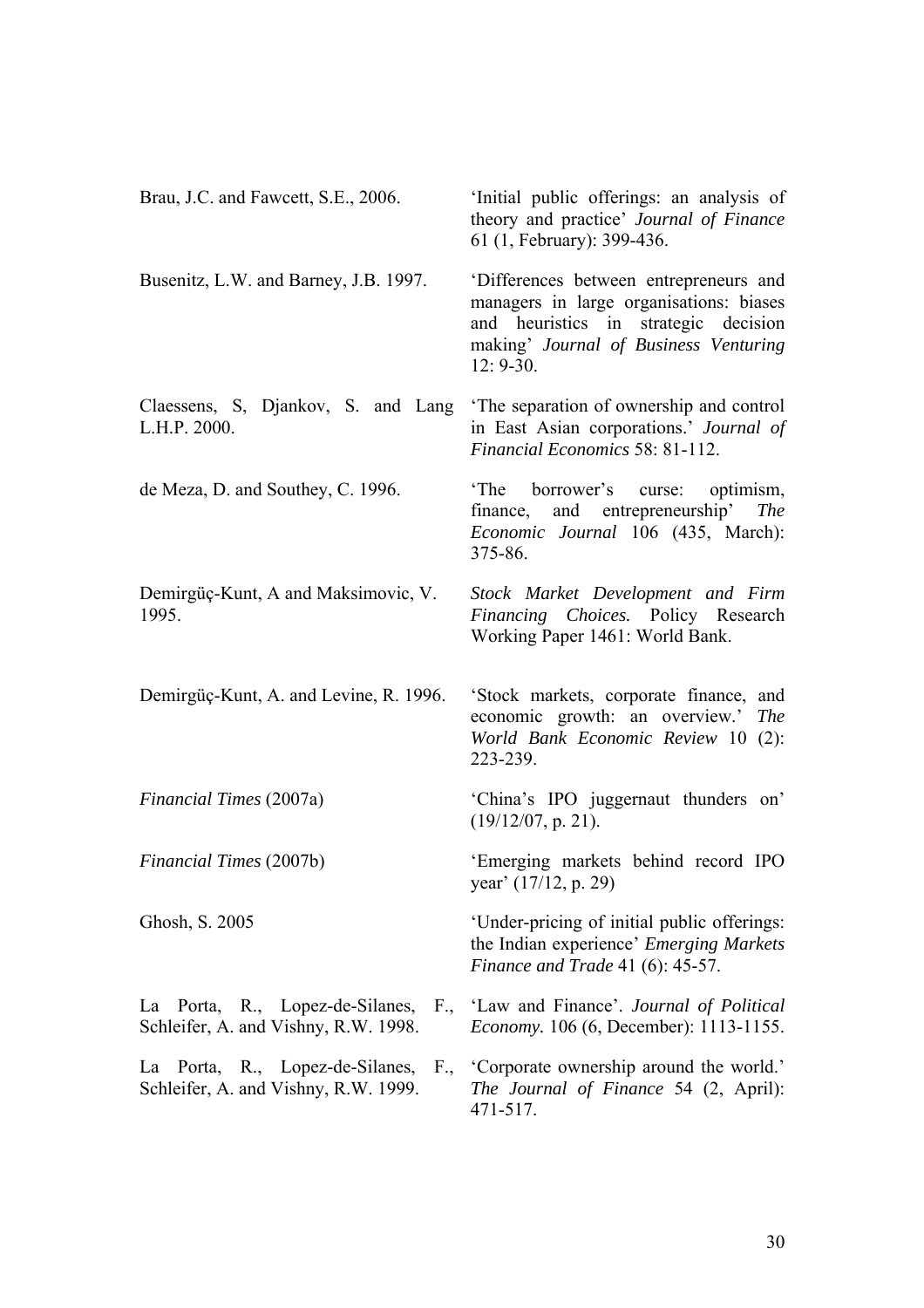| Leland, H. and Pyle, D. 1977.         | 'Information asymmetries, financial<br>structure and financial intermediation'<br>Journal of Finance, May: 371-388.                                         |
|---------------------------------------|-------------------------------------------------------------------------------------------------------------------------------------------------------------|
| Levine, R. and Zervos, S. 1996.       | 'Stock markets and long-run growth.' The<br>World Bank Economic Review 10 (2):<br>323-339.                                                                  |
| Levine, R. and Zervos, S. 1998.       | 'Stock markets, banks and economic<br>growth.' American Economic Review 88<br>$(3, June): 537-558.$                                                         |
| Modigliani, F. and Miller, M.H. 1958. | The cost of capital, corporation finance<br>and the theory of investment.' American<br>Economic Review 48: 261-97.                                          |
| Myers, S.C. 1984.                     | capital structure puzzle.' The<br>'The<br><i>Journal of Finance</i> 39 (3, July): 575-592.                                                                  |
| Myers, S.C. and Majluf, N.S., 1984.   | 'Corporate financing and investment<br>decisions when firms have information<br>that investors do not have.' Journal of<br>Financial Economics 13: 187-221. |
| Obstfeld, M. 1994.                    | 'Risk-taking, global diversification and<br>growth.' The American Economic Review<br>84 (5, December): 1310-1329.                                           |
| Pagano, M., 1993.                     | 'The flotation of companies on the stock<br>market: A coordination failure model'<br>European Economic Review 37 (5, June):<br>1101-1125.                   |
| Purfield, C., 2007.                   | India: Asset Prices and the Macro-<br>economy IMF Working Paper WP/07/221                                                                                   |
| Ritter, J.R., 1991.                   | The long-run performance of initial<br>public offerings' Journal of Finance 66<br>$(1, March): 3-27.$                                                       |
| Ritter, J.R. and Welch, I. 2002.      | A review of IPO activity, pricing and<br>allocations' Journal of Finance, Papers<br>and Proceedings 57 (4): 1795-1828.                                      |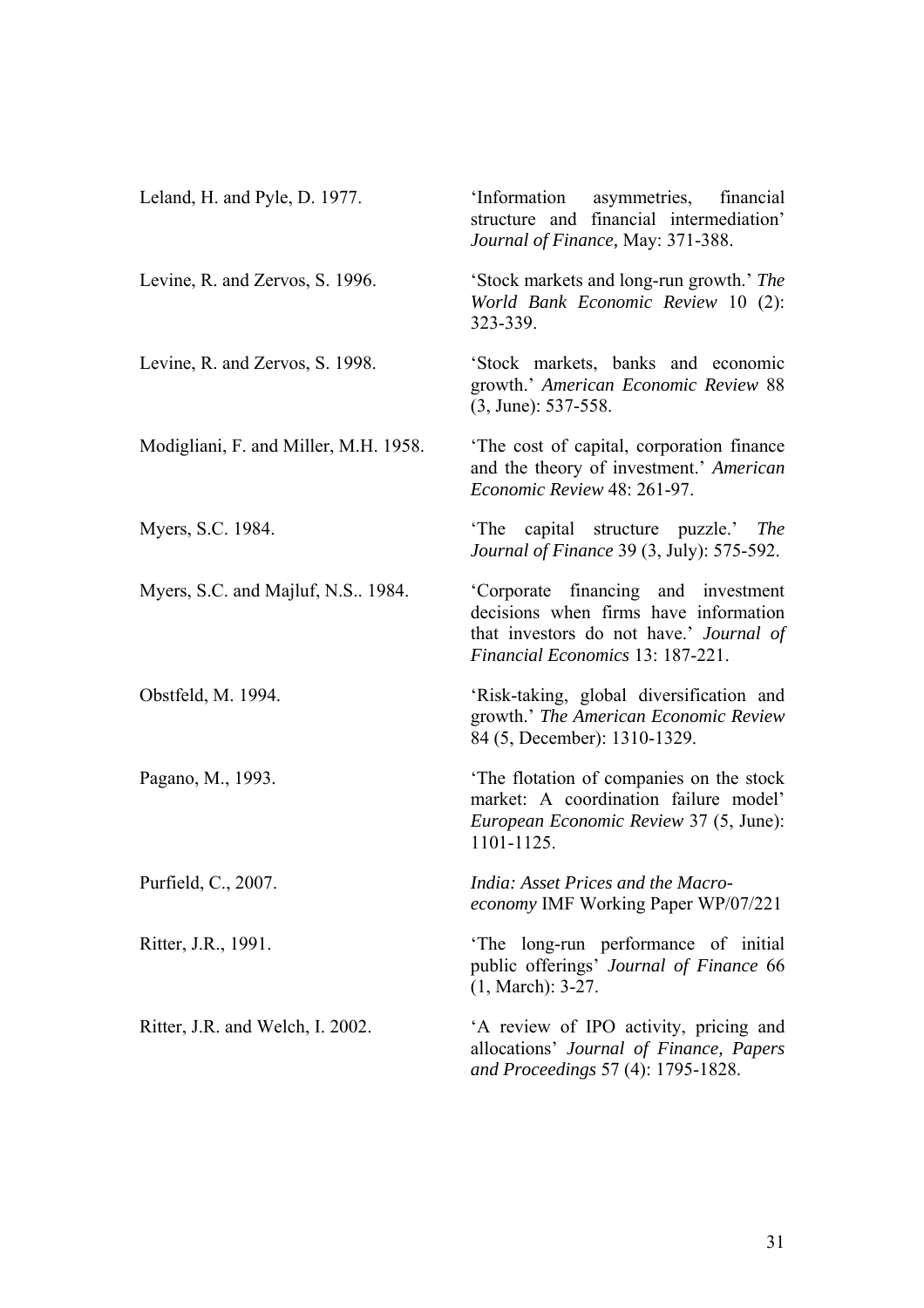| Shah, A. 1995                | 'The Indian IPO market: empirical facts'<br>CMIE paper, June $1st$ .                                                                                                                                                                                  |  |  |  |  |
|------------------------------|-------------------------------------------------------------------------------------------------------------------------------------------------------------------------------------------------------------------------------------------------------|--|--|--|--|
|                              | http://econpapers.repec.org/paper/wpa<br>wuwpfi/9507003.htm                                                                                                                                                                                           |  |  |  |  |
| Shah, A. and Thomas, S. 2002 | The evolution of securities markets in<br>India in the 1990s' Working Paper No.<br>91, December, Indian Council for<br>Research on International Economic<br>Relations.<br>http://www.igidr.ac.in/~susant/PDFDO<br><b>CS/ShahThomas2001_isher.pdf</b> |  |  |  |  |
| Topalova, P. 2004.           | Overview of the Indian Corporate Sector<br>1989-2002 IMF Working Paper<br>WP/04/64.                                                                                                                                                                   |  |  |  |  |
| Varma, J.R. 2004             | Indian Financial Sector After a Decade<br>of Reforms Viewpoint Paper 3, Centre of<br>Civil Society, New Delhi.<br>http://www.ccsindia.org/afteradecade.p<br><u>df</u>                                                                                 |  |  |  |  |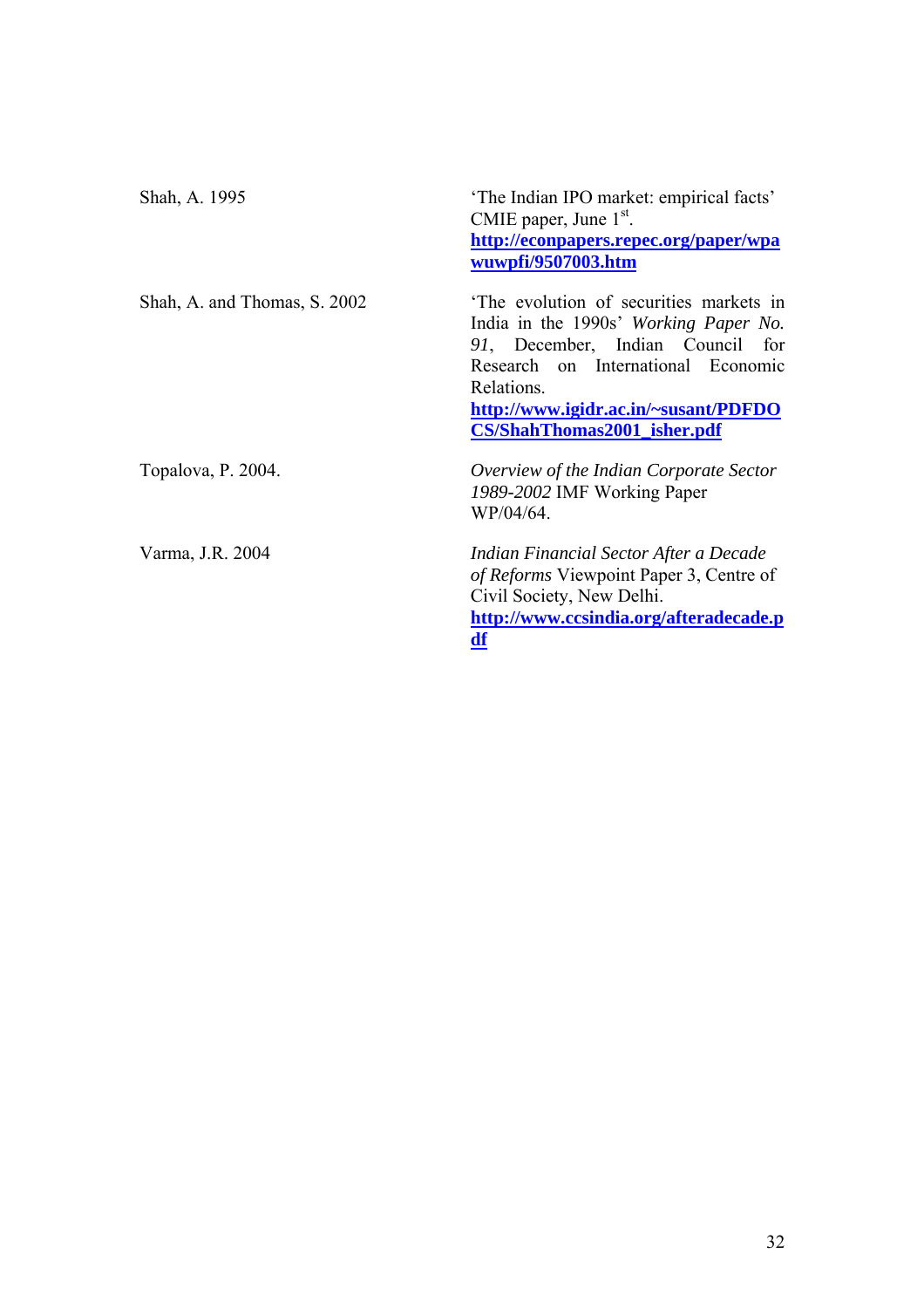# FIGURE 1: THE ENTREPRENEUR'S EQUITY ISSUE DECISION

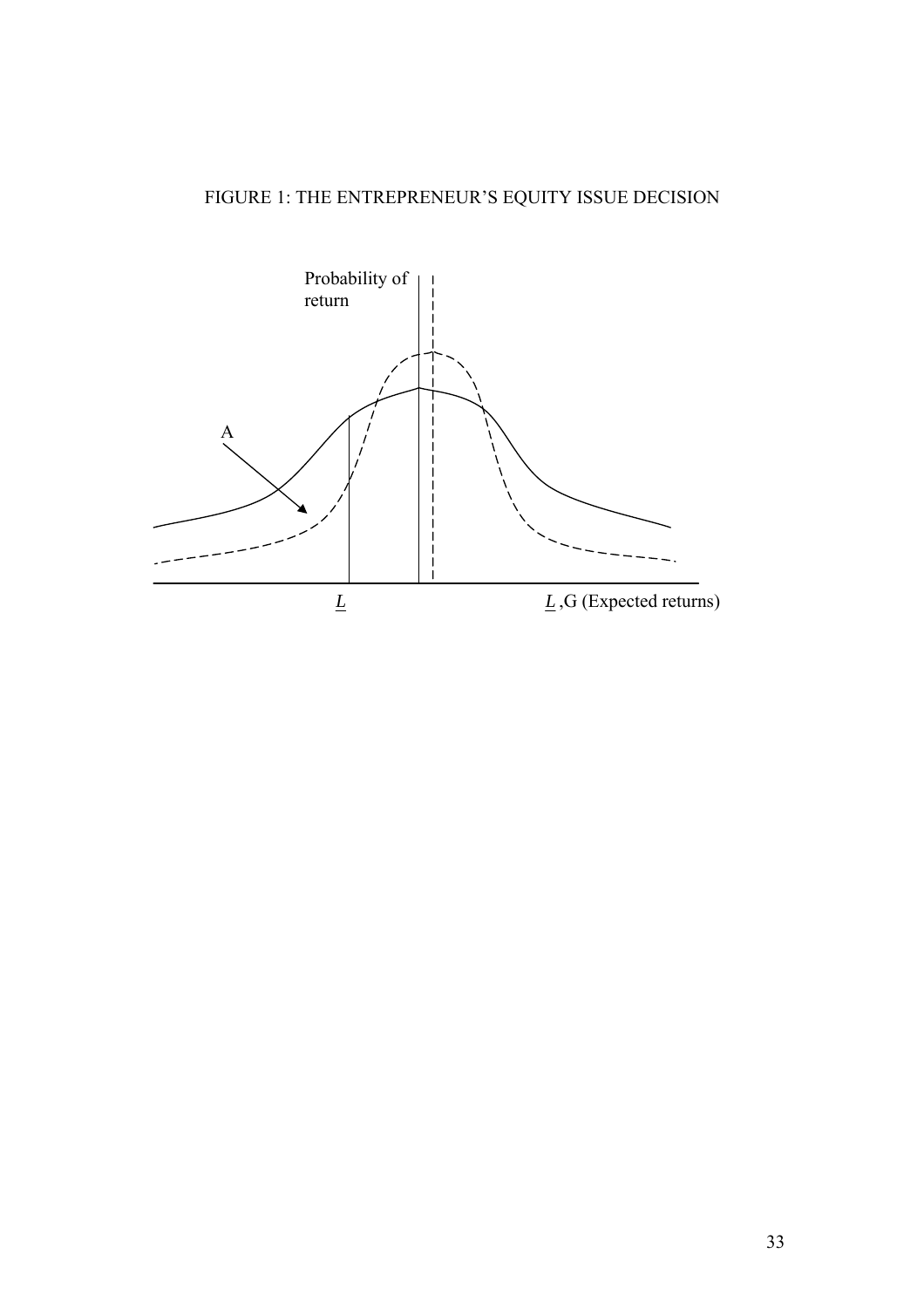#### **TABLE 1: FUTURE DEBT REDUCTION AND EQUITY VALUATION - INFERENCES FROM THE BLACK-SCHOLES EQUATION**

| L   | S (mkt. |         | <b>Risk</b> | <b>Contract</b>                                                            |         |      |
|-----|---------|---------|-------------|----------------------------------------------------------------------------|---------|------|
|     | price)  | Debt PV | rate        | rate                                                                       | Gearing |      |
| 100 | 4.2     | 82.8    | 0.11        | 0.19                                                                       | 19.90   |      |
| 90  | 8.0     | 79.0    | 0.10        | 0.13                                                                       | 9.89    | 2.62 |
| 80  | 13.8    | 73.1    | 0.08        | 0.09                                                                       | 5.28    | 1.71 |
| 70  | 21.6    | 65.3    | 0.07        | 0.07                                                                       | 3.03    | 1.29 |
| 60  | 30.5    | 56.4    | 0.06        | 0.06                                                                       | 1.85    | 1.12 |
| 50  | 39.9    | 47.1    | 0.06        | 0.06                                                                       | 1.18    | 1.07 |
| 40  | 49.3    | 37.7    | 0.06        | 0.06                                                                       | 0.76    | 1.06 |
| 30  | 58.7    | 28.3    | 0.06        | 0.06                                                                       | 0.48    | 1.06 |
|     |         |         |             |                                                                            |         |      |
|     |         |         |             | Standard deviation of expected project value (fraction of $G = 100$ ): 0.4 |         |      |
| 100 | 11.0    | 75.9    | 0.11        | 0.28                                                                       | 6.89    |      |
| 90  | 14.7    | 72.2    | 0.10        | 0.22                                                                       | 4.90    | 2.70 |
| 80  | 19.5    | 67.5    | 0.09        | 0.17                                                                       | 3.47    | 2.11 |
| 70  | 25.4    | 61.6    | 0.08        | 0.13                                                                       | 2.43    | 1.70 |
| 60  | 32.4    | 54.5    | 0.07        | 0.10                                                                       | 1.68    | 1.42 |
| 50  | 40.5    | 46.4    | 0.07        | 0.07                                                                       | 1.14    | 1.23 |
| 40  | 49.4    | 37.5    | 0.06        | 0.06                                                                       | 0.76    | 1.13 |
| 30  | 58.7    | 28.2    | 0.06        | 0.06                                                                       | 0.48    | 1.08 |
|     |         |         |             |                                                                            |         |      |

## **Standard deviation of expected project value (fraction of**  $\overline{G}$  **= 100): 0.2**

#### *Shared assumptions in the simulations*

Estimated (market) mean value of the entire project at T:  $\overline{G} = 100$ . The continuously compounded cost of debt-free equity to the project  $(\rho) = 0.14$ . The present market

value of the project (PVP) is therefore 86.9 for  $T = 1$ .

Risk-free interest rate (continuously compounded):  $r = 0.06$ .

Expected project values are log-normally distributed.

#### *Explanation of the procedure*

The first column is the *contractual* value of the zero-coupon loan to be repaid at time T. Starting at the anticipated return value of 100, this amount is reduced in steps of ten for the simulation of current share prices (Column 2) and of the present market value of the debt (Column 3). Column 6 ('Gearing') is from these market value definitions (= Column 3 divided by Column 2). Column 4, calculates the cost

of risk-bearing debt from the conventional formula:  $k_d = r + (\rho - r)N(-d_1)\frac{N}{L}$  $k_d = r + (\rho - r)N(-d_1) \frac{PVP}{I}$ , where L is the

present market value of the outstanding debt.  $N(\cdot)$  = the cumulative normal probability of the unit

normal variable,  $d_1$  as defined in the Black-Scholes equation. The 'contractual' interest rate (*i*) (Column 5) is calculated as the (logarithmic) growth rate implied by the present market value of the debt and its face value at T. The 'derivative' term in Column 7 is the ratio of first differences of the first two columns (see text).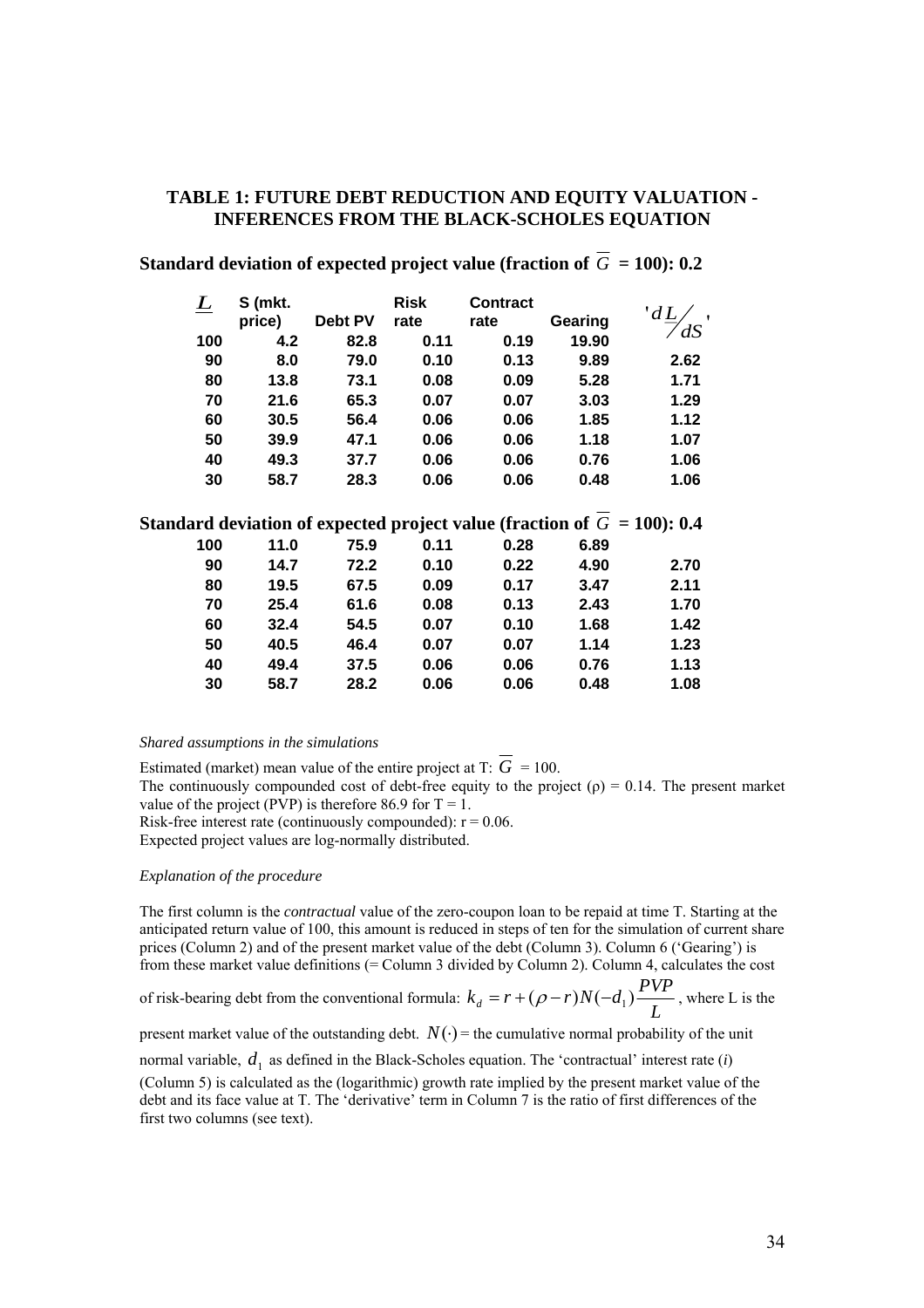**CHART 1: SENSEX INDEX (JANUARY 1991-SEPTEMBER 2007)**

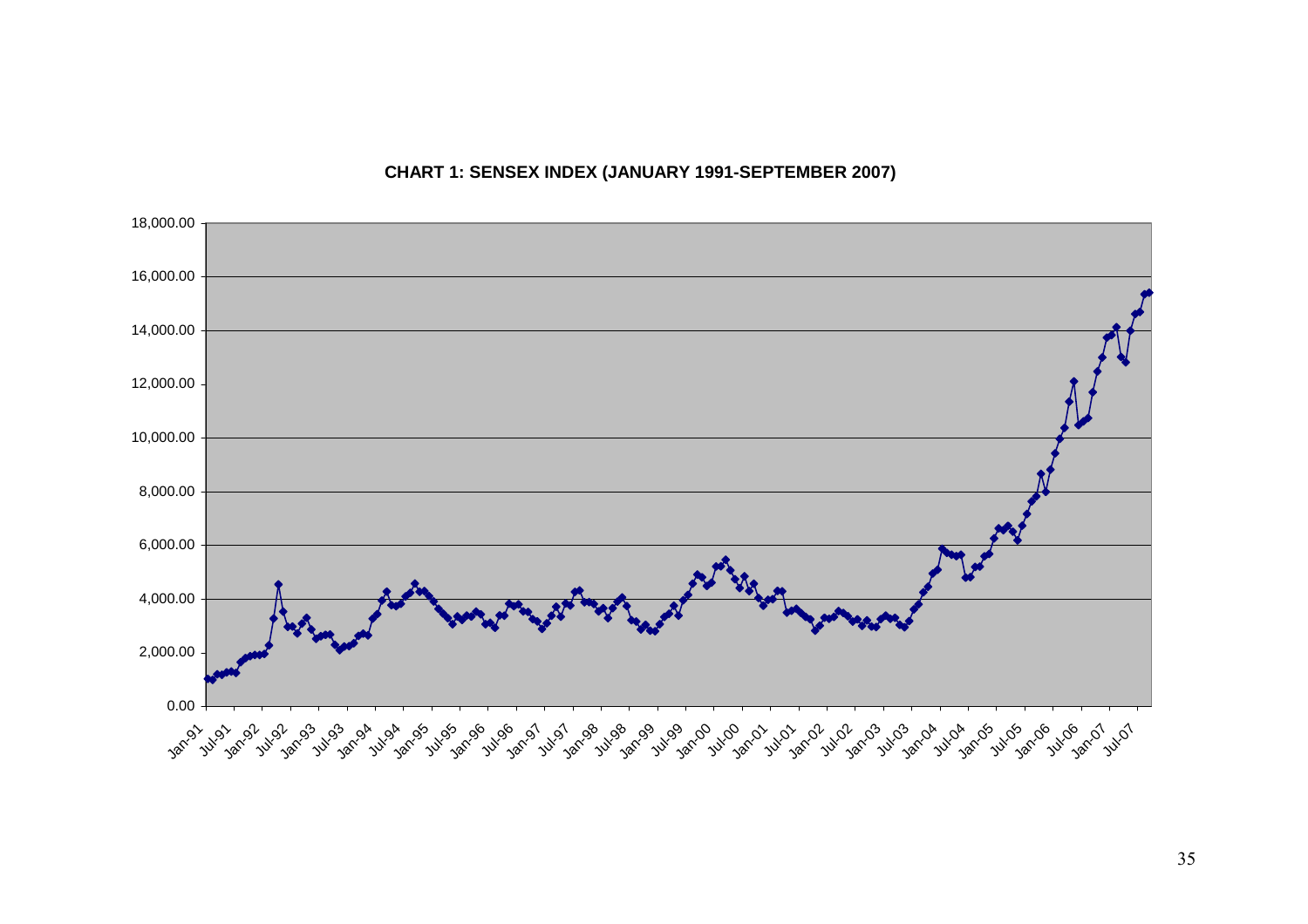

# **CHART 2: PROJECT COST (Rupees, Lacs) AND PERCENT EQUITY FINANCE**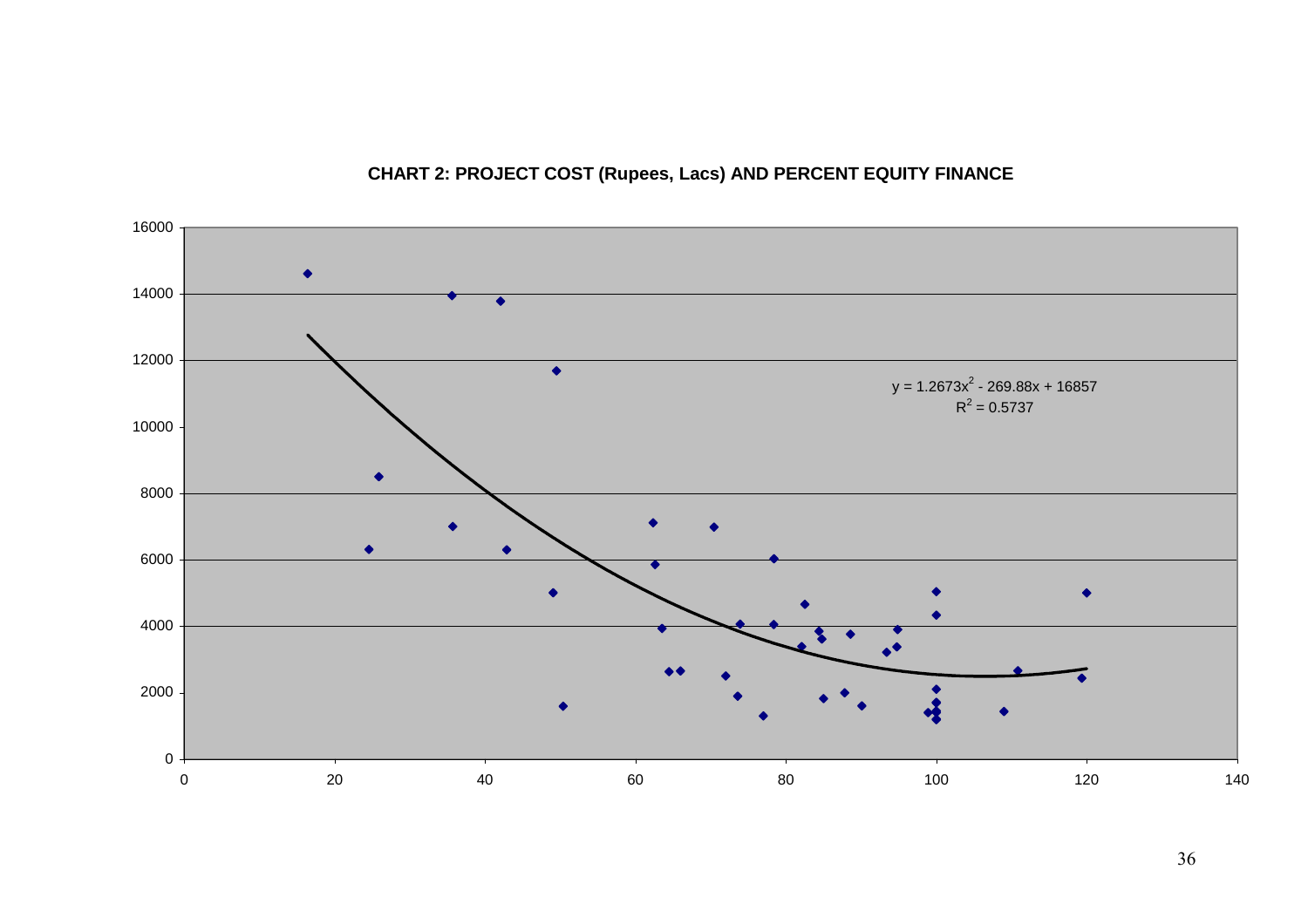

#### **CHART 3: PROJECT COST FRACTION OF CAPITAL EMPLOYED AND CAPITAL EMPLOYED (Rs. Lacs)**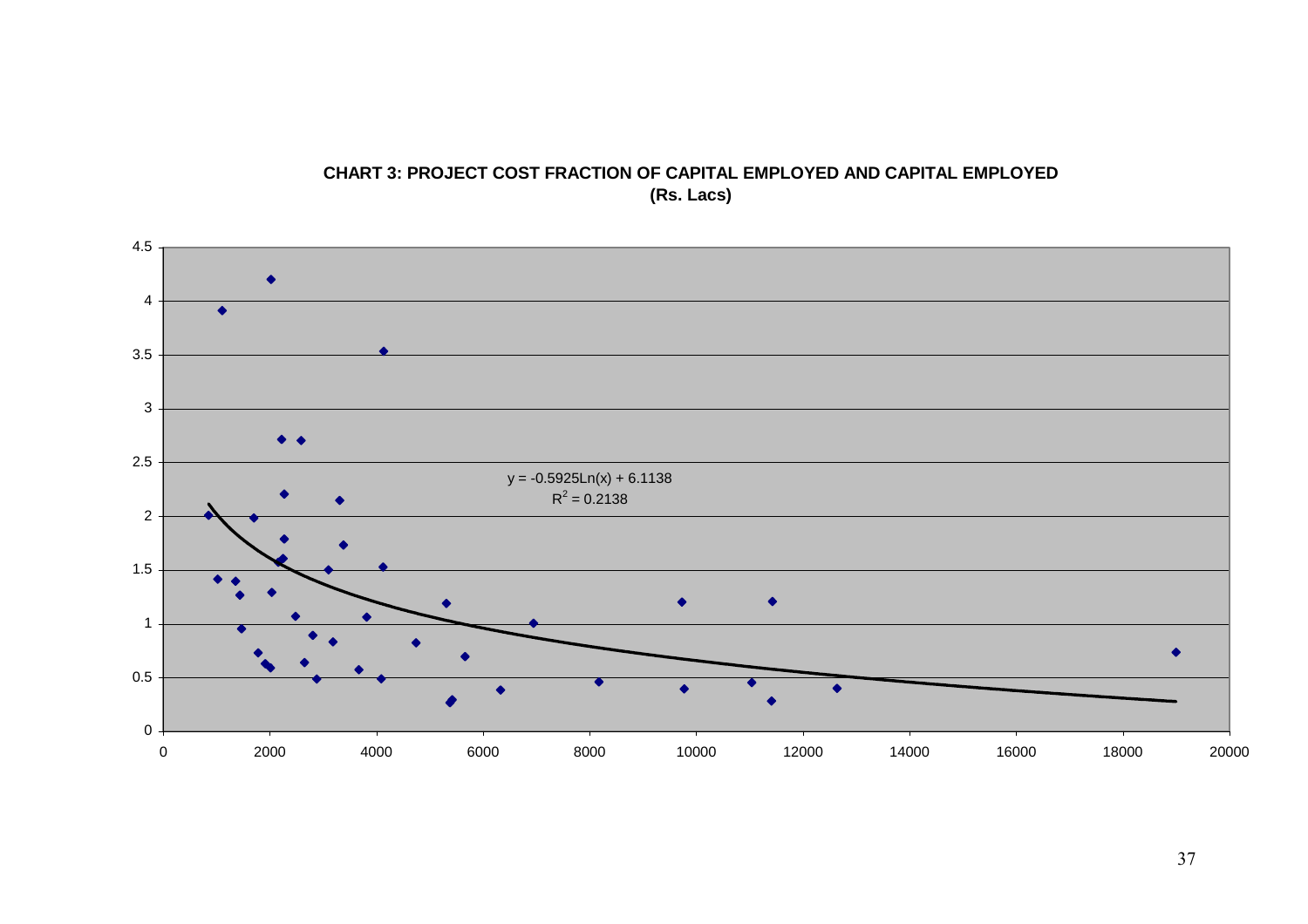

#### **CHART 4: CAPITAL EMPLOYED AND RETURN ON ASSETS**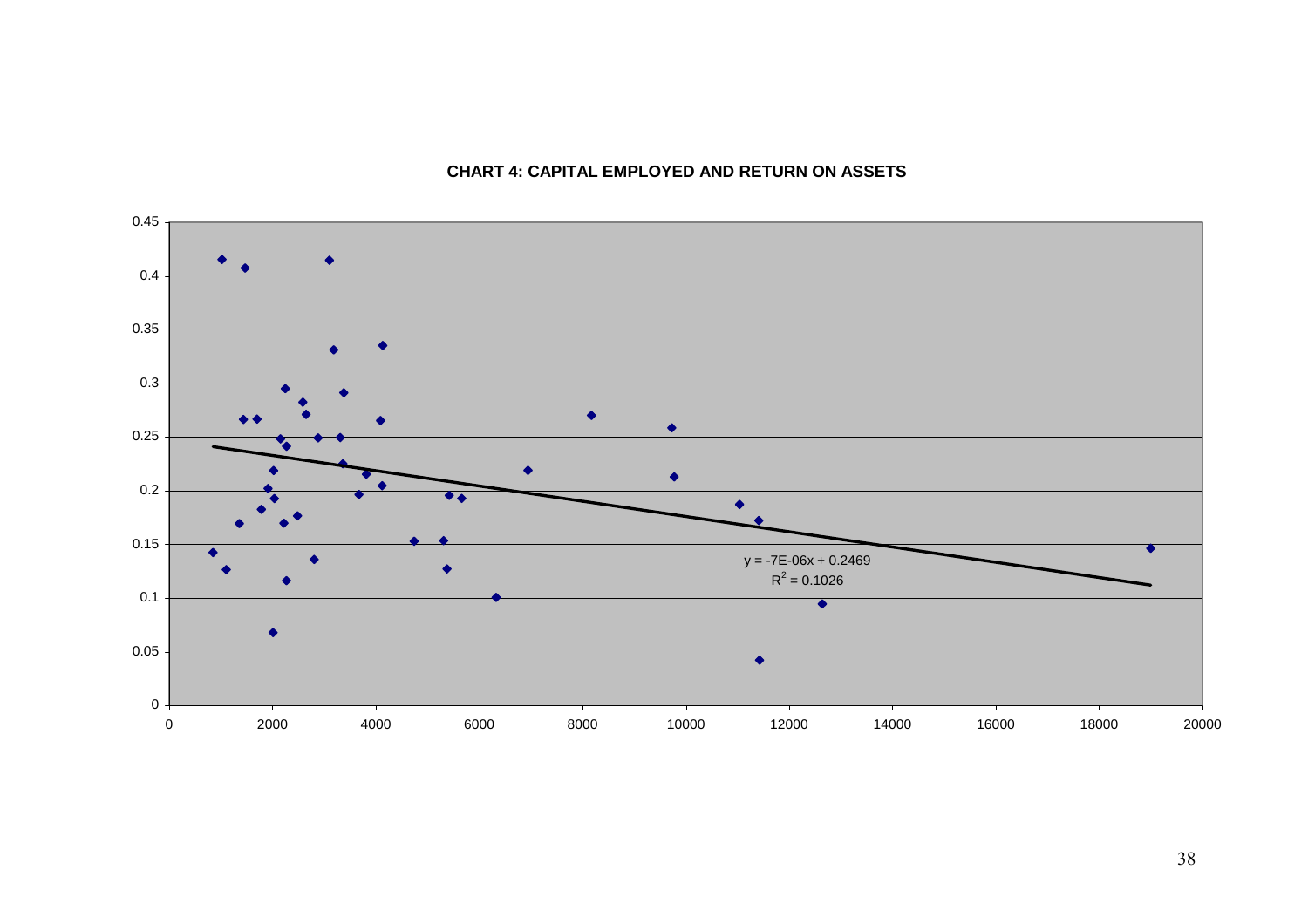

## **CHART 5: RETURN ON ASSETS AND LOAN INTEREST CHARGES (TWO-YEAR AVERAGES)**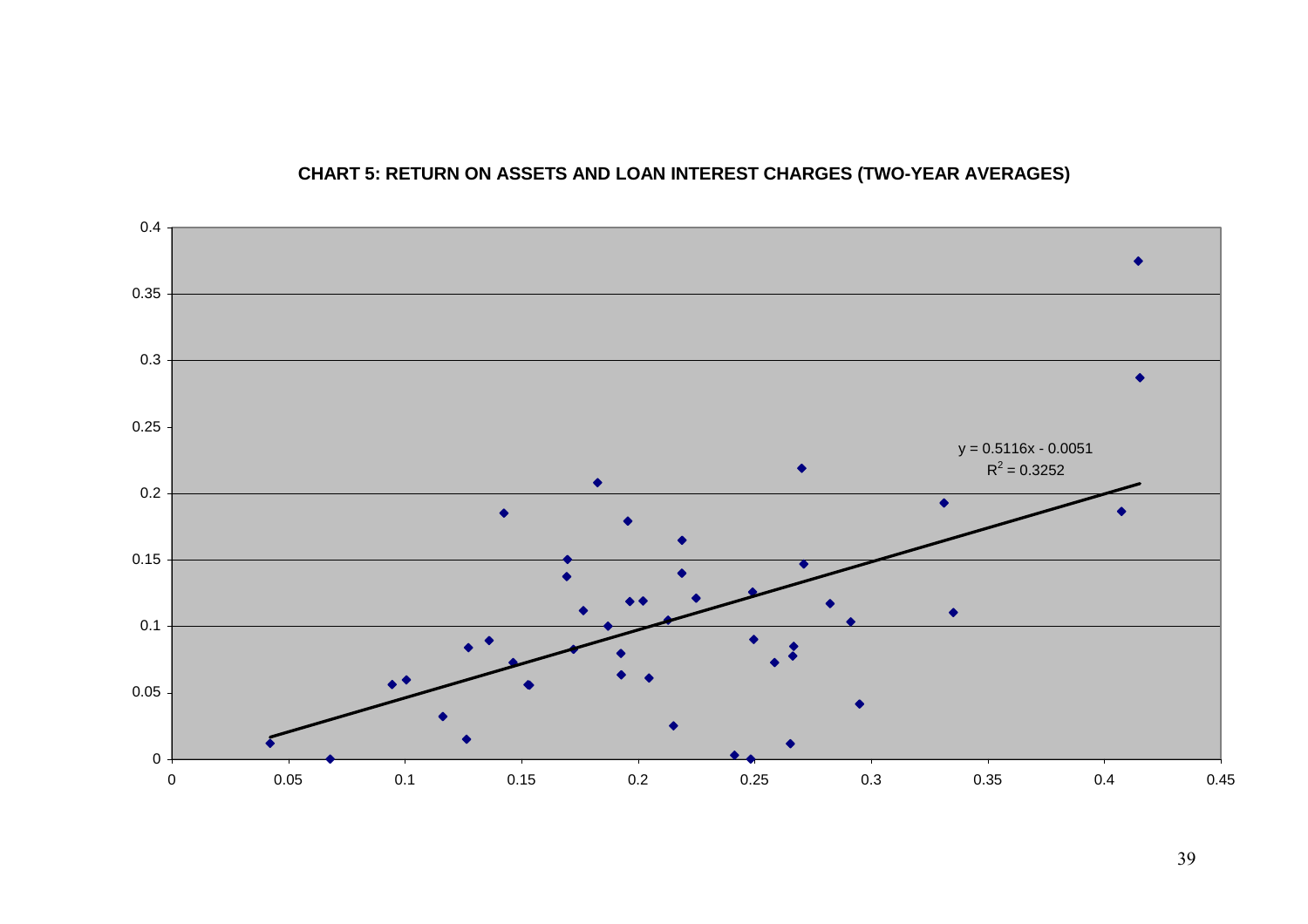| <b>FIRM</b>                  | <b>ACTIVITY</b>                       | Age yrs | Quoted<br>before<br>IPO?<br>$Yes = 1$ | Prom<br>pre% | Prom<br>post% | <b>Equity</b><br>% cost | IPO %<br>diluted<br>equity | Project<br>cost<br>lakhs | Cost to<br>capital<br>employed |
|------------------------------|---------------------------------------|---------|---------------------------------------|--------------|---------------|-------------------------|----------------------------|--------------------------|--------------------------------|
| <b>ALPS INDUSTRIES</b>       | Textiles (clothing and fabrics)       | 33      |                                       | 38           | 37            | 36                      | 38                         | 13951                    | 0.7                            |
| ASTRAL POLY TECHNIK LTD      | Piping, plumbing manufacture          | 11      | 0                                     | 87           | 64            | 62                      | 26                         | 7112                     | 2.1                            |
| <b>BEEYU OVERSEAS</b>        | Tea production                        | 12      |                                       | 49           | 24            | 77                      | 50                         | 1300                     | 0.7                            |
| <b>BIRLA POWER SOLUTIONS</b> | Electric genset manufacture           | 22      |                                       | 54           | 25            | 100                     | 53                         | 5040                     | 0.4                            |
| <b>CELESTIAL LABS</b>        | <b>IT/Bioinformatics</b>              | 10      | 0                                     | 64           | 35            | 74                      | 45                         | 4059                     | 1.8                            |
| <b>COMPULINK SYSTEMS LTD</b> | Software development                  | 9       | $\overline{0}$                        | 54           | 36            | 80                      | 40                         | 2649                     | 1.1                            |
| <b>CREW PRODUCTS</b>         | Leather fashion goods                 | 16      | $\overline{0}$                        | 100          | 68            | 100                     | 36                         | 1400                     | 0.5                            |
| <b>CYBER MEDIA</b>           | Magazine publishing                   | 23      | $\theta$                              | 79           | 57            | 100                     | 28                         | 1694                     | 0.6                            |
| DAGGER FORST TOOLS           | Gear cutting tools (auto ind.)        | 42      |                                       | 71           | 50            | 119                     | 61                         | 2430                     | 0.4                            |
| <b>DEEP INDUSTRIES</b>       | Natural gas comprsn-processing        | 15      | $\boldsymbol{0}$                      | 92           | 40            | 78                      | 57                         | 6028                     | 2.7                            |
| DWARIKESH SUGAR COMPANY      | Sugar refining                        | 11      | 0                                     | 96           | 58            | 84                      | 40                         | 3850                     | 0.4                            |
| <b>DYNEMIC PRODUCTS</b>      | <b>Dyes</b>                           | 15      | 0                                     | 100          | 61            | 85                      | 39                         | 1819                     | 1.3                            |
| <b>ERA CONSTRUCTION</b>      | Civil engineering                     | 15      |                                       | 40           | 28            | 70                      | 51                         | 6984                     | 1.0                            |
| <b>FCS SOFTWARE</b>          | Software development                  | 12      | 0                                     | 100          | 75            | 88                      | 25                         | 1993                     | 0.5                            |
| <b>FOUR SOFT</b>             | Software development                  | 4       | 0                                     | 68           | 51            | 82                      | 25                         | 3390                     | 1.6                            |
| <b>GLORY POLYFIMS</b>        | Flexible packaging                    | 9       | $\Omega$                              | 100          | 53            | 95                      | 47                         | 3900                     | 0.8                            |
| <b>IMPEX FERROTECH</b>       | Manganese for steel ind.              | 9       | 0                                     | 99           | 67            | 50                      | 32                         | 1588                     | 0.3                            |
| <b>INDOTECH TRANSFORMERS</b> | Electrical transformer mfctr.         | 14      | 0                                     | 81           | 35            | 83                      | 28                         | 4657                     | 1.5                            |
| <b>JRG SECURITIES</b>        | <b>Brokers and financial services</b> | 12      | 0                                     | 100          | 72            | 100                     | 28                         | 1450                     | 1.4                            |
| <b>KAMDHENU ISPAT</b>        | Steel bar manufacture                 | 12      | 0                                     | 94           | 50            | 95                      | 67                         | 3377                     | 2.0                            |
| <b>KEW Industries</b>        | Automotive components                 | 10      | 0                                     | 55           | 25            | 100                     | 54                         | 2100                     | 0.6                            |
| <b>KM SUGAR MILLS</b>        | Sugar refining                        | 34      | 0                                     | 100          | 65            | 89                      | 35                         | 3756                     | 0.5                            |
| <b>LAWRESHWAR POLYMERS</b>   | Shoes (synthetic materials)           | 12      | 0                                     | 88           | 45            | 74                      | 64                         | 1894                     | 1.4                            |
| <b>MALU PAPER MILLS</b>      | Paper mill                            | 12      | 0                                     | 100          | 61            | 36                      | 49                         | 7000                     | 2.7                            |
| <b>MANGALAM DRUGS</b>        | Pharmaceuticals production            | 33      | 0                                     | 100          | 51            | 109                     | 49                         | 1430                     | 0.3                            |
| <b>MSK PROJECTS</b>          | Construction, civil eng pict mgt.     | 10      | 0                                     | 100          | 50            | 16                      | 50                         | 14613                    | 3.5                            |

#### **TABLE A1: DESCRIPTIVE DATA FOR BSE IPO FIRMS**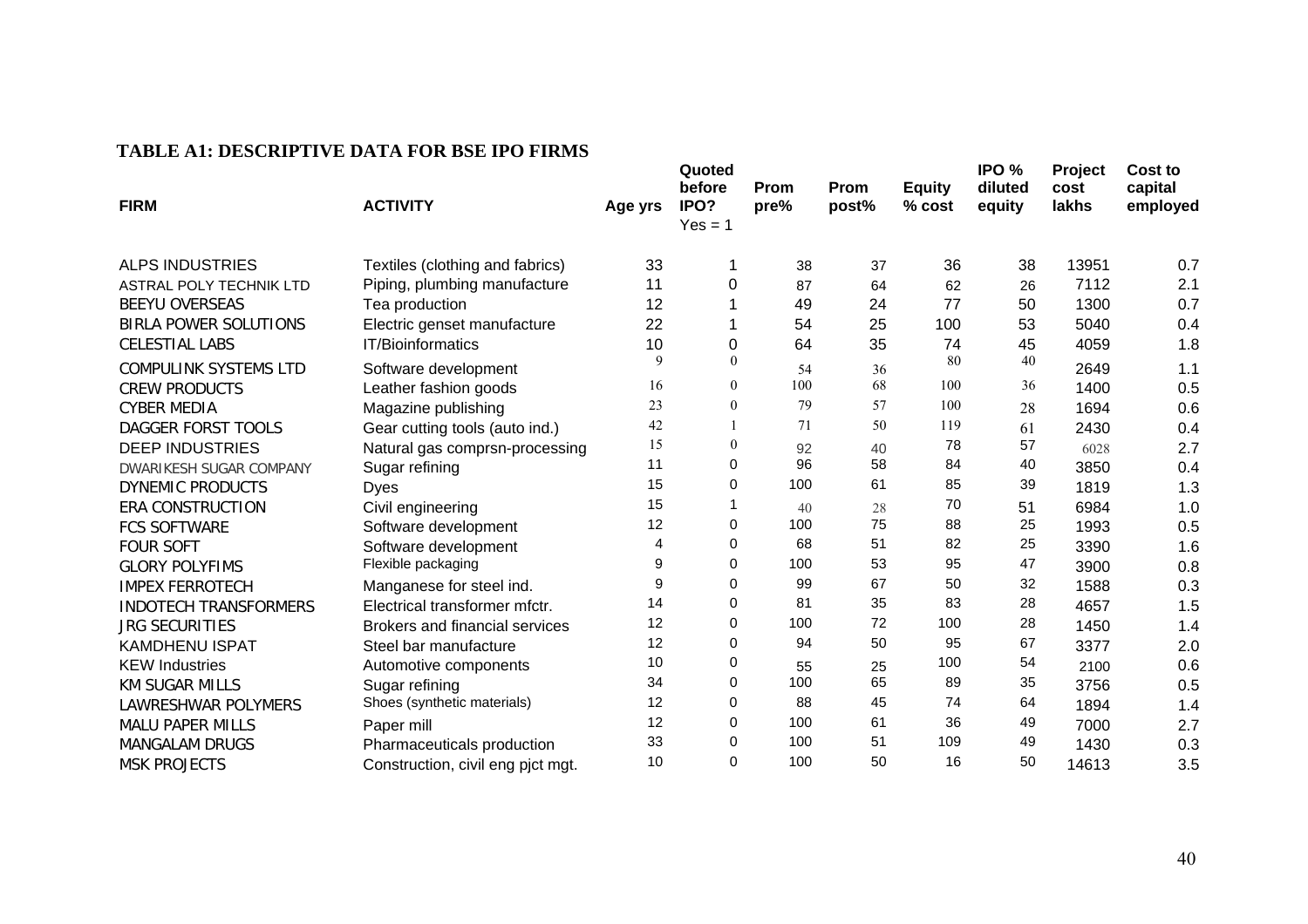| MSP STEEL AND POWER      | Iron and steel manufacture       | 37 | 0            | 100  | 72   | 42   | 28   | 13783  | 1.2 |
|--------------------------|----------------------------------|----|--------------|------|------|------|------|--------|-----|
| NANDAN EXIM              | Textile manufacture              | 11 | 0            | 100  | 57   | 25   | 43   | 6310   | 1.2 |
| PARADYNE INFOTECH        | Software development             | 8  | 0            | 99   | 69   | 99   | 30   | 1401   | 1.0 |
| PBA INFRASTRUCTURE       | Construction, BOT projects.      | 31 | 0            | 100  | 63   | 93   | 37   | 3212   | 0.3 |
| <b>POWERSOFT</b>         | Business process outsourcing     | 14 |              | 73   | 43   | 100  | 45   | 1188   | 0.6 |
| RADHA MADHAV             | Packaging production             |    | 0            | 81   | 34   | 49   | 41   | 5006   | 2.2 |
| RAMKRISHNA FORGINGS      | Forgings and parts mfctr.        | 23 | 0            | 100  | 52   | 64   | 66   | 2629   | 1.3 |
| REFEX REFRIGERANTS       | Refrigerant gases                | 5  | 0            | 87   | 65   | 85   | 25   | 3615   | 1.6 |
| <b>RICHA KNITS</b>       | Clothing manufacture             | 13 | $\mathbf{0}$ | 100  | 56   | 43   | 53   | 6297   | 1.5 |
| ROHIT FERRO-TECH         | Forgings                         | 6  | 0            | 89   | 61   | 50   | 49   | 11686  | 1.2 |
| <b>SAH PETROLEUMS</b>    | Lubrication products             | 21 | $\mathbf 0$  | 100  | 55   | 78   | 45   | 4053   | 1.1 |
| <b>SAKUMA EXPORTS</b>    | Export-import (esp. ag. goods)   |    | 0            | 100  | 59   | 100  | 41   | 4333   | 3.9 |
| SHIVALIK GLOBAL          | Garment mfctr. Fabrics           | 9  | 0            | 100  | 59   | 120  | 41   | 5000   | 0.5 |
| SOUTHERN ONLINE BIO TECH | ISP dysfctn to bio-diesel mfctr. |    |              | 32   | 25   | 100  | 75   | 1710   | 2.0 |
| SPANCO TELESYSTEMS       | Telecoms systems integration     | 20 |              | 44   | 36   | 64   | 59   | 3935   | 0.7 |
| SREE SAKTHI PAPER        | Paper mill                       | 15 | 0            | 100  | 49   | 111  | 51   | 2655   | 1.1 |
| SUNIL HITECH ENGINEERS   | Fabrication, testing powerplants |    | 0            | 94   | 61   | 63   | 35   | 5853   | 1.7 |
| <b>UNIPLY INDUSTRIES</b> | Mfctr. Veneers and plywoods      | 9  | 0            | 75   | 45   | 100  | 40   | 1200   | 0.6 |
| <b>USHER AGRO</b>        | Food products and processing     | 10 | $\mathbf{0}$ | 59   | 37   | 72   | 67   | 2502   | 0.9 |
| <b>VIVIMED LABS</b>      | Antimicrobials to pharm. ind.    | 17 | 0            | 80   | 53   | 66   | 34   | 2650   | 0.8 |
| YASH PAPERS              | Paper mill                       | 24 |              | 40   | 24   | 26   | 81   | 8500   | 4.2 |
| YOGINDERA WORSTED        | Acrylic and blended yarns        | 9  | $\mathbf{0}$ | 90   | 54   | 90   | 40   | 1599   | 0.5 |
|                          | <b>Median values</b>             | 12 |              | 90.9 | 52.4 | 82.3 | 42.3 | 3502.5 | 1.1 |

*Key*: Age = years between original incorporation and issue date, Prom pre = Promoter group's share of total equity before the issue, Prom-post = share after issue and Equity issue amount expressed as % of project cost. Final column = project cost as % of capital employed. Capital  $employd = Net worth + secured debt + unsecured debt.$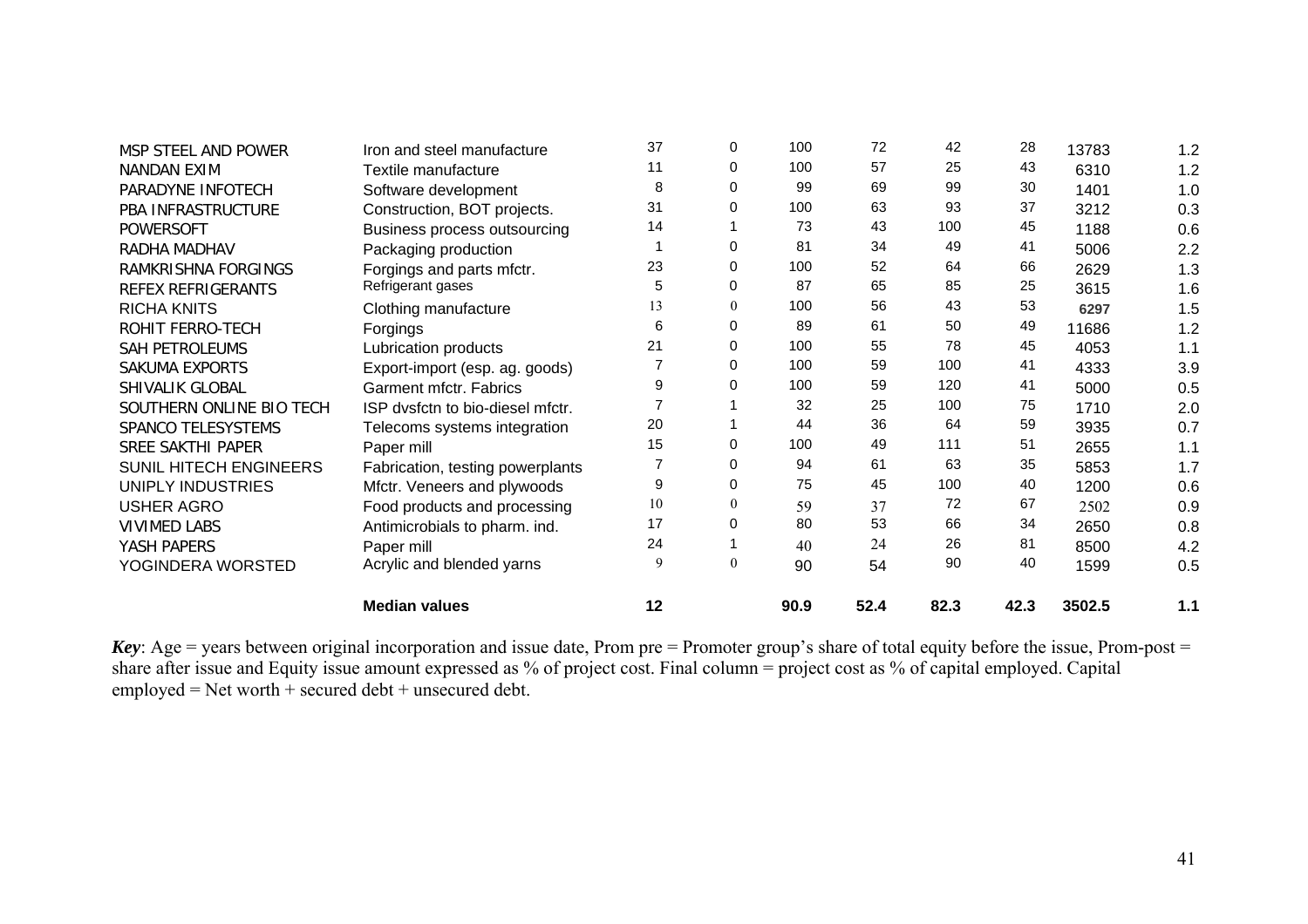# **TABLE A2: AVERAGE EQUITY RETURNS SINCE ISSUE**

| <b>FIRM</b>                    | Firm     | Sensex | <b>Excess</b> | Months |
|--------------------------------|----------|--------|---------------|--------|
| <b>ALPS INDUSTRIES</b>         | $-0.041$ | 0.025  | $-0.066$      | 24     |
| <b>ASTRAL POLY TECHNIK LTD</b> | 0.063    | 0.030  | 0.033         | 6      |
| <b>BEEYU OVERSEAS</b>          | $-0.025$ | 0.027  | $-0.052$      | 26     |
| <b>BIRLA POWER SOLUTIONS</b>   | $-0.032$ | 0.018  | $-0.050$      | 18     |
| <b>CELESTIAL LABS</b>          | $-0.111$ | 0.002  | $-0.113$      | 2      |
| <b>COMPULINK SYSTEMS LTD</b>   | $-0.053$ | 0.024  | $-0.077$      | 21     |
| <b>CREW PRODUCTS</b>           | 0.031    | 0.029  | 0.002         | 36     |
| <b>CYBER MEDIA</b>             | $-0.010$ | 0.029  | $-0.038$      | 27     |
| DAGGER FORST TOOLS             | $-0.053$ | 0.018  | $-0.071$      | 1      |
| <b>DEEP INDUSTRIES</b>         | 0.094    | 0.019  | 0.075         | 12     |
| DWARIKESH SUGAR COMPANY        | $-0.022$ | 0.026  | $-0.048$      | 33     |
| <b>DYNEMIC PRODUCTS</b>        | $-0.022$ | 0.022  | $-0.044$      | 19     |
| ERA CONSTRUCTION               | 0.072    | 0.029  | 0.044         | 27     |
| <b>FCS SOFTWARE</b>            | $-0.041$ | 0.025  | $-0.065$      | 24     |
| <b>FOUR SOFT</b>               | 0.019    | 0.024  | $-0.005$      | 42     |
| <b>GLORY POLYFIMS</b>          | 0.073    | 0.021  | 0.052         | 3      |
| <b>IMPEX FERROTECH</b>         | $-0.029$ | 0.027  | $-0.056$      | 31     |
| <b>INDOTECH TRANSFORMERS</b>   | 0.051    | 0.018  | 0.033         | 18     |
| <b>JRG SECURITIES</b>          | 0.019    | 0.025  | $-0.007$      | 16     |
| <b>KAMDHENU ISPAT</b>          | $-0.022$ | 0.025  | $-0.047$      | 16     |
| <b>KEW Industries</b>          | 0.017    | 0.019  | $-0.002$      | 12     |
| KM SUGAR MILLS                 | $-0.045$ | 0.026  | $-0.071$      | 22     |
| <b>LAWRESHWAR POLYMERS</b>     | $-0.020$ | 0.030  | $-0.050$      | 6      |
| <b>MALU PAPER MILLS</b>        | 0.055    | 0.015  | 0.040         | 17     |
| <b>MANGALAM DRUGS</b>          | $-0.020$ | 0.030  | $-0.050$      | 28     |
| <b>MSK PROJECTS</b>            | 0.033    | 0.027  | 0.006         | 34     |
| MSP STEEL AND POWER            | 0.037    | 0.027  | 0.010         | 26     |
| <b>NANDAN EXIM</b>             | $-0.094$ | 0.029  | $-0.123$      | 27     |